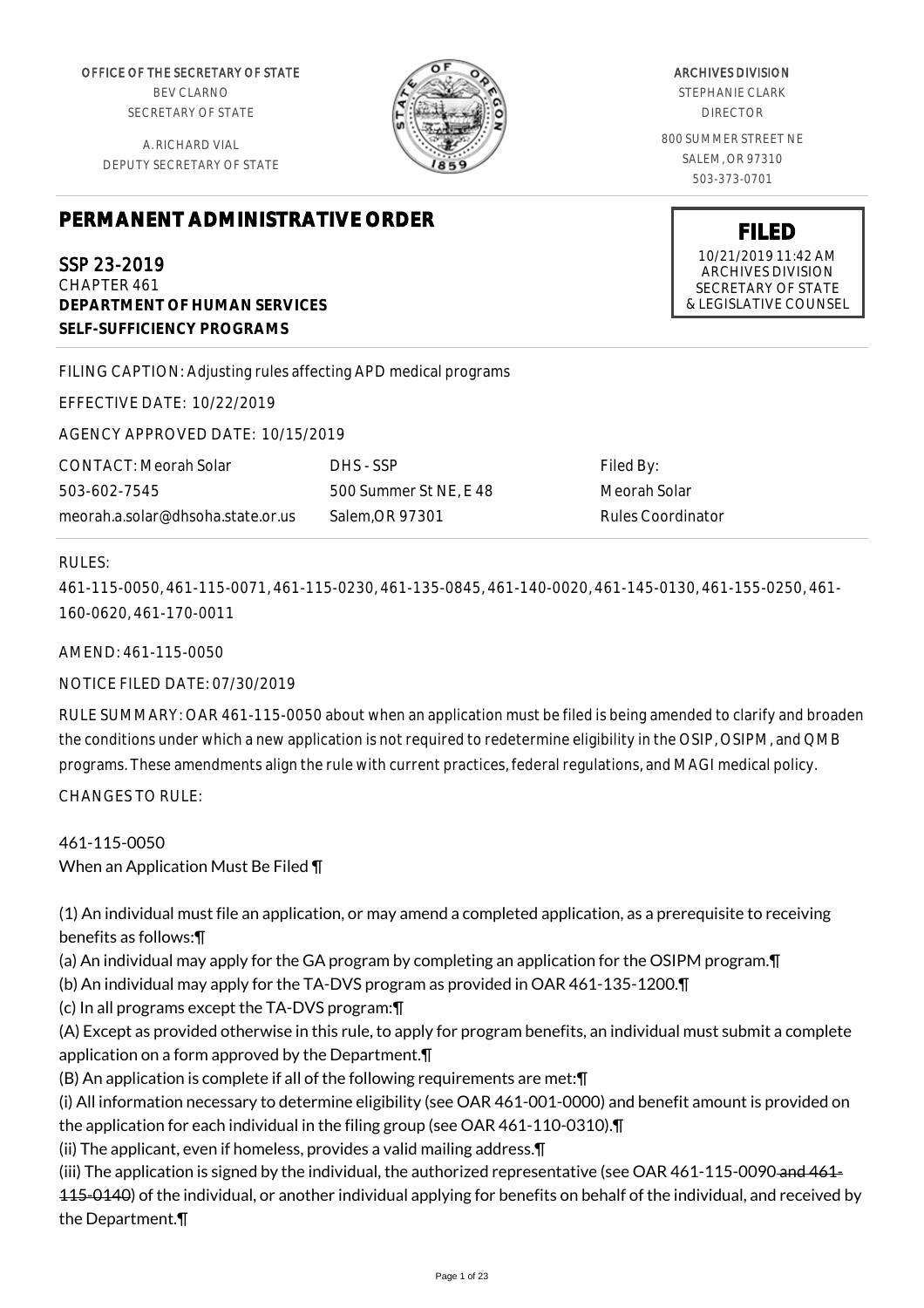(I) An individual required but unable to sign the application may sign with a mark, witnessed by another individual.¶

(II) An individual submitting an electronic application (see OAR 461-001-0000) must submit the application with an electronic signature.¶

(2) A new application is not required in the following situations:¶

(a) In the GA program, when an individual is receiving OSIPM on the date of request (see OAR 461-115-0030) for GA.¶

(b) In the SNAP program, when a single application can be used both to determine an individual is ineligible in the month of application and to determine the individual is eligible the next month. This may be done when--¶ (A) Anticipated changes make the filing group (see OAR 461-110-0370) eligible the second month; or¶

(B) The filing group provides verification between 30 and 60 days following the filing date (see OAR 461-115- 0040), under OAR 461-180-0080.¶

(c) In all programs except the SNAP program, when a single application can be used both to determine an individual is ineligible on the filing date (see OAR 461-115-0040) or the date of request (see OAR 461-115-0030) as applicable to the term used by the program, and to determine the individual is eligible when anticipated changes make the filing group eligible within 30 days from the filing date or 45 days from the date of request (as applicable to the term used by the program).¶

(d) When the case is closed and reopened during the same calendar month.¶

(e) When benefits were suspended for one month because of the level of income, and the case is reopened the month following the month of suspension.¶

(f) When reinstating medical benefits for a pregnant woman covered by OAR 461-135-0950, notwithstanding subsection (g) of this section.¶

(g) In the ERDC program, when a case closed during the certification period (see OAR 461-001-0000) and the individual reports a change in circumstances prior to the end of the month following the closure and the reported change will make the individual eligible.¶

(h) In the OSIPM and QMB programs, when the medical benefits of an individual are suspended because the individual lives in a public institution (see OAR 461-135-0950), if the Department is notified within 10 calendar days of the release.¶

(i) In the REF, TA-DVS, and TANF programs, when a single application can be used both to determine an individual is ineligible in the month of application and to determine the individual is eligible the next month. This may be done when -¶

(A) Anticipated changes make the filing group (see OAR 461-110-0330 and OAR 461-110-0430) eligible in the following month; or ¶

(B) Amending a current application if the information is sufficient to determine eligibility; otherwise a new application is required.¶

(3) When an individual establishes a new date of request prior to the end of the month following the month of case closure, unless the Department determines a new application is required, a new application is not required in the following situations:¶

(a) In the OSIPM program, when the individual's case closed due to failure to make a liability payment required under OAR 461-160-0610.¶

(b) In the OSIPM-EPD program, when the individual's case closed due to failure to make a participant fee payment required under OAR 461-160-0800.¶

(4) A new application is required to add a newborn child (see OAR 461-001-0000) to a benefit group (see OAR 461-110-0750) according to the following requirements:¶

(a) In the ERDC and SNAP programs, an application is not required to add the child to the benefit group.¶ (b) In the OSIPM, QMB, and REFM programs, an additional application is not required to add an assumed eligible newborn (see OAR 461-135-0010) to a benefit group currently receiving Department medical program benefits.¶ (c) In the TANF program:¶

(A) A new application is not required if the child is listed on the application as "unborn" and there is sufficient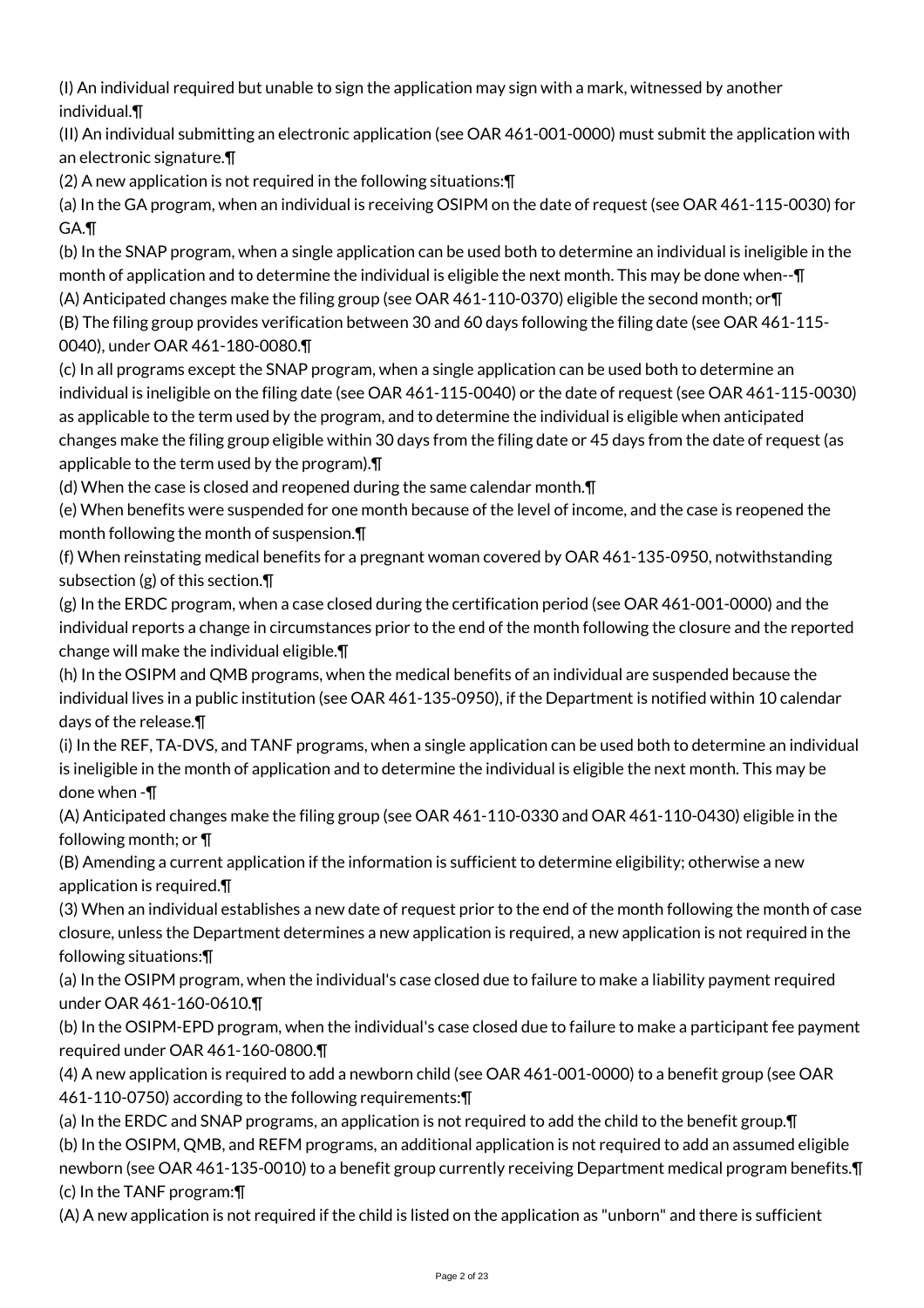information about the child to establish its eligibility.¶

(B) A new application is required if the child is not included on the application as "unborn."¶

(d) In all programs other than ERDC, QMB, REF, REFM, SNAP, and TANF, an application is required.¶

(5) A new application is required to add an individual, other than a newborn child, to a benefit group according to the following requirements:¶

(a) In the ERDC and SNAP programs, a new application is not required.¶

(b) In the REF, REFM, and TANF programs, an individual may be added by amending a current application if the information is sufficient to determine eligibility; otherwise a new application is required.¶

(c) In all programs other than the ERDC, REF, REFM, SNAP, and TANF programs, a new application is required.¶ (6) An individual whose TANF grant is closing may request ERDC orally or in writing.¶

(7) Except for an applicant for the OSIPM, QMB, or SNAP program, an individual may change between programs administered by the Department using the current application if the following conditions are met:¶

(a) The individual makes an oral or written request for the change.¶

(b) The Department has sufficient evidence to determine eligibility and benefit level for the new program without a new application.¶

(c) The program change can be effected while the individual is eligible for the first program.¶

(8) In the OSIP, OSIPM, and QMB programs, a new application is not required to redetermine eligibility if one of the following conditions are met:¶

(a) The individual is currently receiving benefits from one of these programs.

(b) T and the Department has sufficient evidence to redetermine eligibility for the same program or determine eligibility for the new program without a new application or by amending the current application. $\P$ 

(b) The individual was receiving benefits from one of these programs but was terminated for failure to provide requested information during a periodic redetermination (see OAR 461-115-0430), if the requested information is received within 90 days of termination.

Statutory/Other Authority: ORS 329A.500, 409.050, 411.060, 411.070, 411.404, 411.706, 411.816, 412.014, 412.049, 413.085, 414.025, 414.685

Statutes/Other Implemented: ORS 329A.500, 409.010, 411.060, 411.070, 411.117, 411.404, 411.447, 411.704, 411.706, 411.816, 412.014, 412.049, 414.025, 414.041, 414.231, 414.685, 414.839, CFR 435.916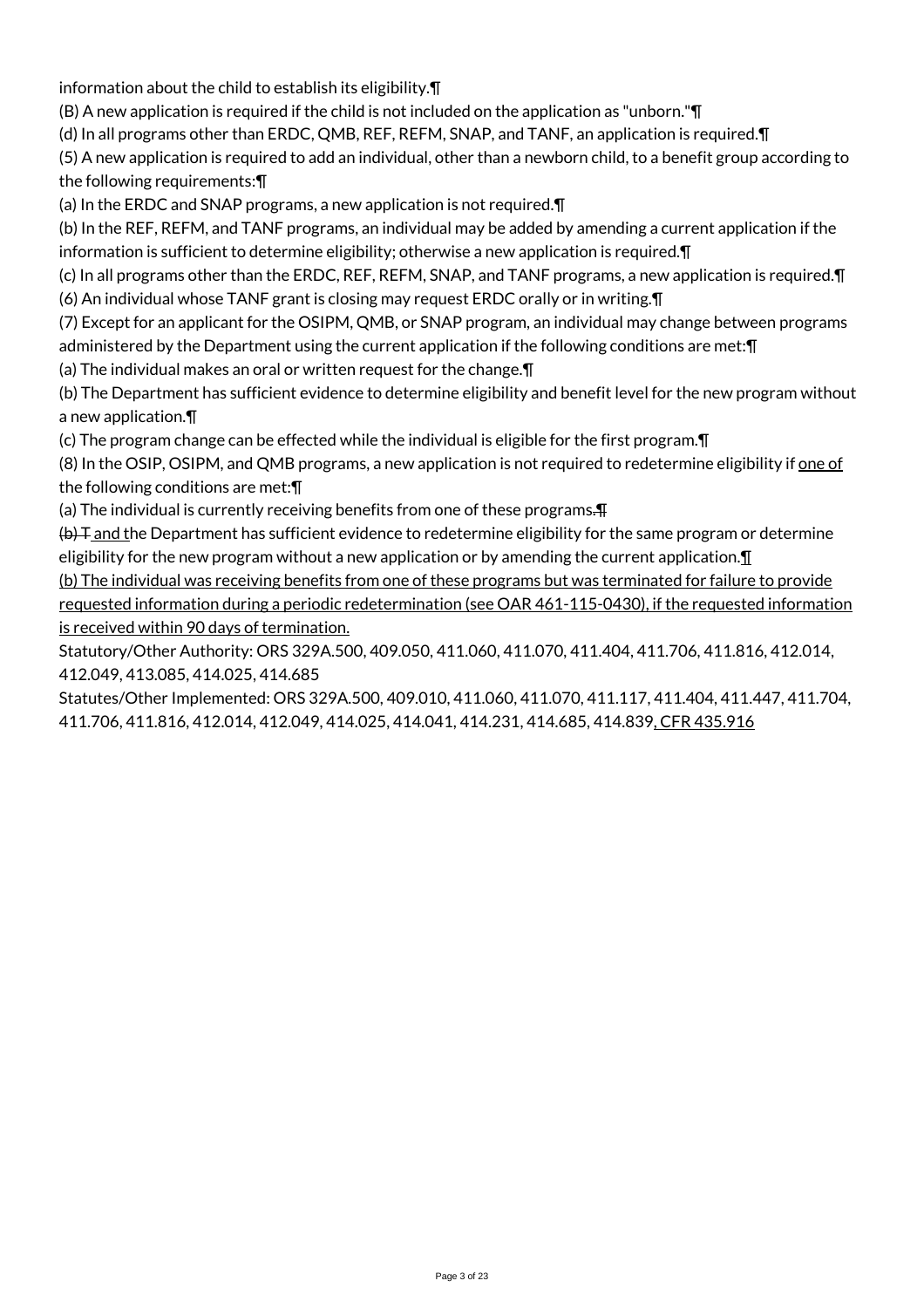#### AMEND: 461-115-0071

#### NOTICE FILED DATE: 07/30/2019

RULE SUMMARY: OAR 461-115-0071 about who must sign the application and complete the application process is being amended to allow an applying individual's community spouse, meeting specific criteria, to sign and complete the application process for long-term care. It is also being amended to allow an individual's authorized representative and certain members excluded from the filing group to sign and complete the application process for SNAP. These changes will clarify the process for applications for long term care services, clarify the process for OSIPM eligibility when the applicant passes away prior to an eligibility determination, and better align with federal regulation. They also bring the rule into alignment with current practices and federal regulations of the SNAP program.

CHANGES TO RULE:

#### 461-115-0071

Who Must Sign the Application and Complete the Application Process ¶

(1) In the ERDC and TANF programs, the following individuals must sign the application and complete the application process:¶

(a) In the ERDC program, a caretaker (see OAR 461-001-0000).¶

(b) In the TANF program, at least one caretaker relative (see OAR 461-001-0000).¶

(2) In the EA program:¶

(a) A caretaker relative must sign the application and complete the application process for a child (see OAR 461- 001-0000). If the child is not living with a caretaker relative, another adult may act on behalf of the child.¶ (b) If the caretaker relative lives with a spouse (see OAR 461-001-0000), both must sign the application.¶

(c) A dependent child 18 years of age who applies must sign the application and complete the application process.¶

(3) In the GA, OSIP, OSIPM, and QMB programs,  $\partial \prod$ 

(a) At least one individualof the following individuals must sign the application and complete the application process:¶

(A) A member of the filing group (see OAR 461-115-0310) 18 years of age or older requesting assistance must complete the application process and sign the application, if able. If no such individual is able to sign the application and complete the application process, this may be done by  $t.\mathbb{I}$ 

(B) For individuals applying for long-term care (see OAR 461-001-0000) services, the individual's community spouse (see OAR 461-001-0030) who lives with the individual or who was living with the individual immediately prior to the continuous period of care (see OAR 461-001-0030).

(C) The authorized representative (see OAR 461-115-0090).¶

(b) If the applicant dies prior to the determination of eligibility for OSIPM, the application may be processed if the Department receives the information required verification to determine eligibility under OAR 461-115-0190(1). T (4) In the REF and REFM programs, at least one adult (see OAR 461-110-0430) member of the filing group (see OAR 461-110-0430) must sign the application.¶

(5) In the SNAP program, the primary person (see OAR 461-001-0015), the spouse of the primary person, or another adultat least one of the following individuals must sign the application and complete the application process:¶

(a) An adult (see OAR 461-110-0370) or primary person (see OAR 461-001-0015) member of in the filing group (see OAR 461-110-0370) must sign the application and complete the application process.¶

(b) An adult or primary person excluded from the filing group under OAR 461-110-0370(8)(b).¶

(c) The authorized representative (see OAR 461-001-0000, 461-115-0090, and 461-135-0510) of the filing group .¶

(6) An individual required to sign the application but unable to sign may sign with a mark, witnessed by an employee of the:¶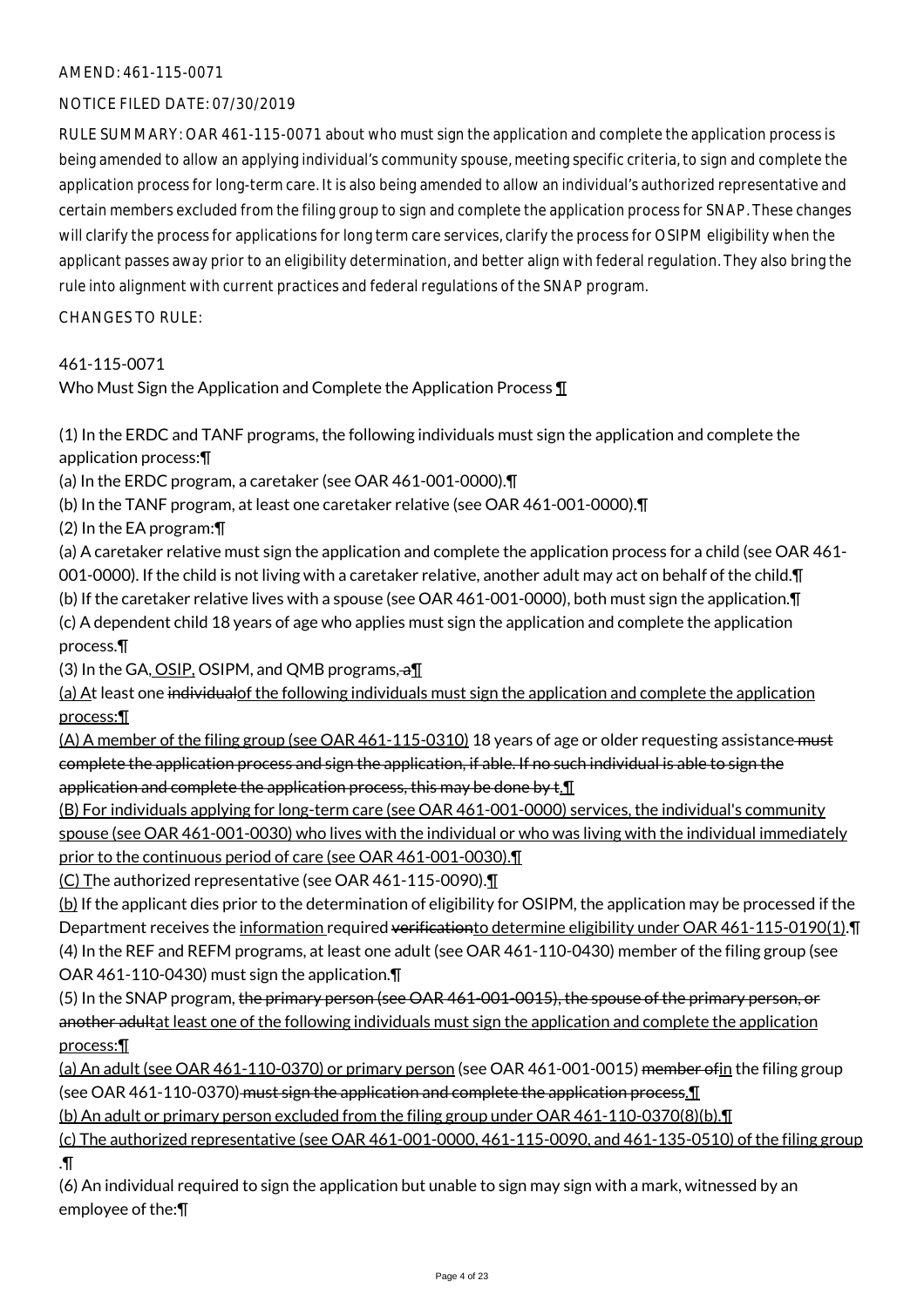(a) Branch office (see OAR 461-001-0000); or¶

(b) Public institution (see OAR 461-135-0950), when the individual applying is an inmate (see OAR 461-135- 0950) and is applying for benefits under the OSIPM program.

Statutory/Other Authority: ORS 411.060, 411.070, 411.404, 411.816, 412.049

Statutes/Other Implemented: ORS 411.060, 411.070, 411.081, 411.087, 411.400, 411.404, 411.816, 412.049, CFR 435.907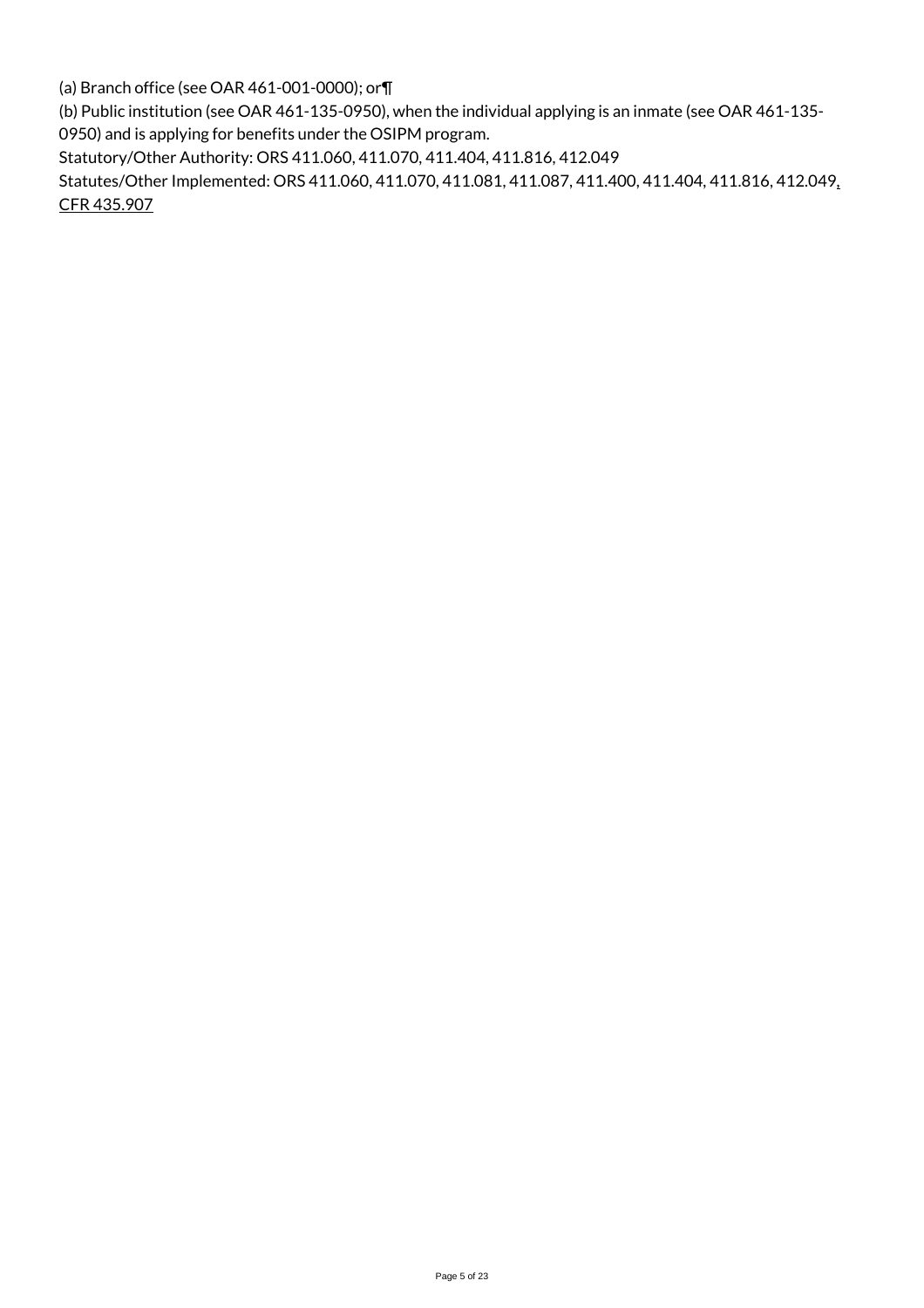#### AMEND: 461-115-0230

#### NOTICE FILED DATE: 07/30/2019

RULE SUMMARY: OAR 461-115-0230 about interviews is being amended for the OSIPM and QMB programs to remove the reference to electronic information, to allow more persons the ability to complete the interview on behalf of the applying individual, and to eliminate the interview requirement for all Medicare Savings Program recipients at redetermination, with the exception of QMB-DW. It is also being amended for the SNAP program to allow applicants to receive notice of missed interview by their preferred method, rather than only regular mail; as well as to permit more individuals to complete the annual interview. These changes will align the rule with current regulations, policies, and practices regarding eligibility interviews.

CHANGES TO RULE:

461-115-0230 Interviews ¶

(1) In the REF, REFM, and TANF programs, the Department may conduct a required face-to-face interview by telephone or home visit if an authorized representative (see OAR 461-001-0000 and 461-115-0090) has not been appointed, and participating in a face-to-face interview is a hardship (see section (2) of this rule) for the household.¶

- (2) For the purposes of this rule, "hardship" includes, but is not limited to:¶
- (a) Care of a household member;¶
- (b) An individual's age, disability (see OAR 461-001-0000), or illness;¶

(c) A commute of more than two hours from the individual's residence to the nearest branch office (see OAR 461- 001-0000);¶

(d) A conflict between the individual's work or training schedule and the business hours of the branch office; and¶

- (e) Transportation difficulties due to prolonged severe weather or financial hardship.¶
- (3) In the SNAP program:¶

(a) An interview must be scheduled so that the filing group (see OAR 461-110-0370) has at least ten days to provide any needed verification before the deadline under OAR 461-115-0210.¶

(b) A face-to-face interview must be granted at the applicant's request.¶

(c) When an applicant misses the first scheduled interview appointment, the Department must inform the applicant by regular mail notice of the missed interview.

(d) An applicant who fails to attend a scheduled interview must contact the Department no later than 30 days following the filing date (OAR 461-115-0040) to be eligible for benefits.¶

(e) An adult (see OAR 461-001-0015) in the filing group or the authorized representativeor primary person (see OAR 461-001-0015) in the filing group, an adult or primary person excluded from the filing group under OAR 461-110-0370(8)(b), or the authorized representative (see OAR 461-001-0000, 461-115-0090, and 461-135-

0510) of the filing group is interviewed once every 12 months.¶

(4) In the ERDC program:¶

(a) Except as provided otherwise in subsection (c) of this section, an interview with an adult in the filing group (see OAR 461-110-0350) or the authorized representative of the filing group is required to process an initial application and a renewal of benefits.¶

(b) A phone interview is preferred; however, a face-to-face interview must be granted at the applicant's request.¶ (c) An interview is not required when the Department has implemented the Child Care Reservation List and it is determined that a decision notice (see OAR 461-001-0000) of ineligibility will be sent under OAR 461-115-0016.¶

(5) In the OSIPM and QMB programs, the Department must complete an interview with at least one applicant who is 18 years of age or older or an applicant's authorized representative:¶

(a) At initial application; except in the OSIPM program, for iindividual authorized to sign the application under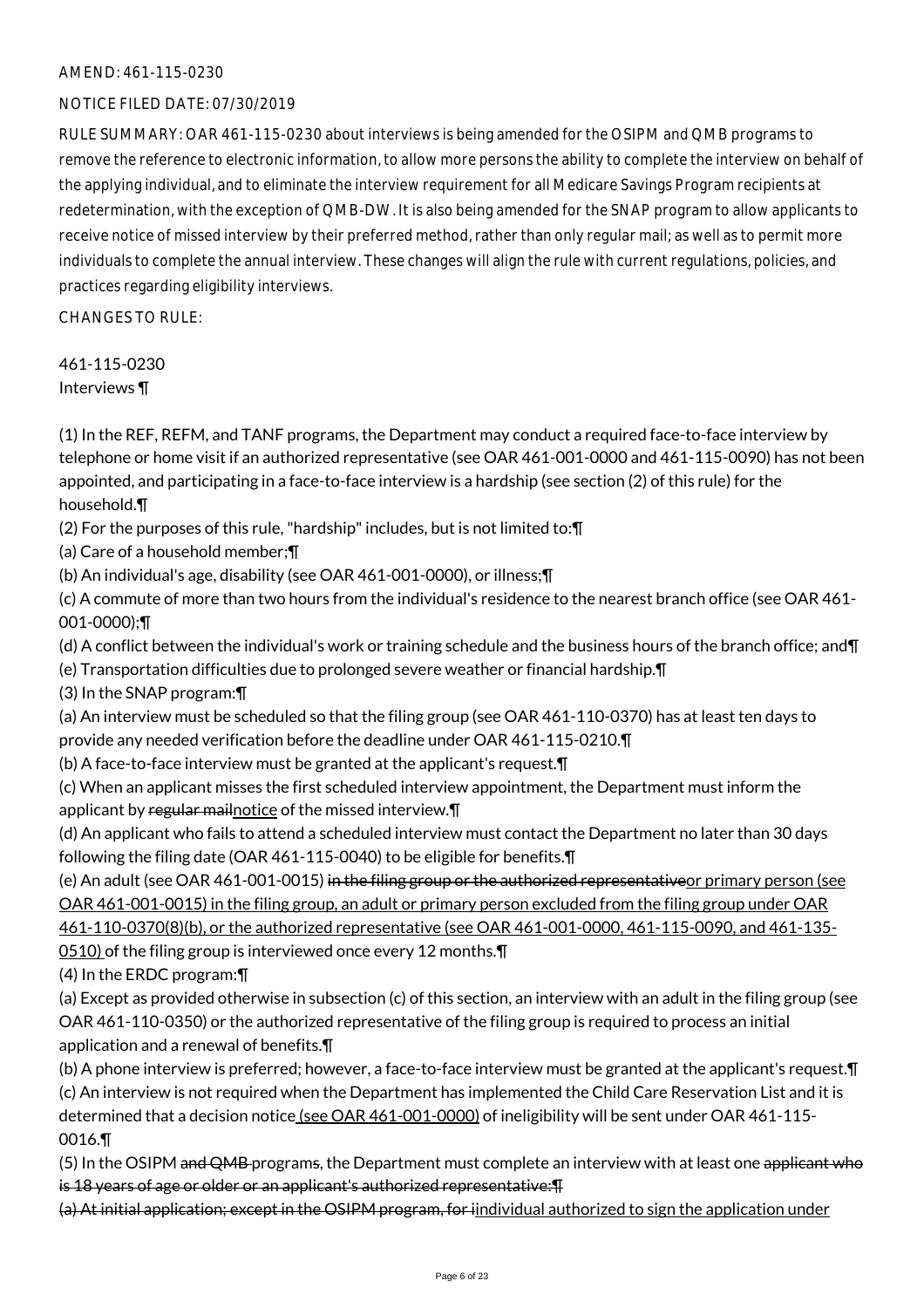OAR 461-115-0071(3), except as follows:¶

(a) Individuals who are not requesting services, and are receiving SSI or are in 1619(b) status.¶ (b) At annual redetermination, except:in a standard living arrangement (see OAR 461-001-0000) who are receiving SSI or are in 1619(b) status are not required to complete an interview at initial application.¶ (Ab) In the OSIPM program, individuals who are receiving SSI or are in 1619(b) status are not required to complete an interview at annual redetermination.¶

(B<sup>6</sup>) In the QMB program (except QMB-DW), if eligibility may be determined by use of electronic information.s: [[ (a) The Department must complete an interview with at least one individual authorized to sign the application under OAR 461-115-0071(3) at initial application.¶

(b) An interview is not required at redetermination except in the QMB-DW program. ¶

(67) In the REF and REFM programs, a face-to-face interview is required.¶

(78) In the TA-DVS program, the Department will conduct a required face-to-face interview with the victim survivor, unless there is a safety concern related to the domestic violence (see OAR 461-001-0000) situation or there is a hardship. An interview due to safety concern or hardship may be completed via phone, home visit, or offsite appointment.

Statutory/Other Authority: ORS 411.060, 411.404, 411.706, 411.816, 412.049, 414.826, 414.839, ORS 409.050 Statutes/Other Implemented: ORS 409.010, 409.050, 411.060, 411.070, 411.404, 411.706, 411.816, 412.049, 414.025, 414.231, 414.826, 414.839, 411.117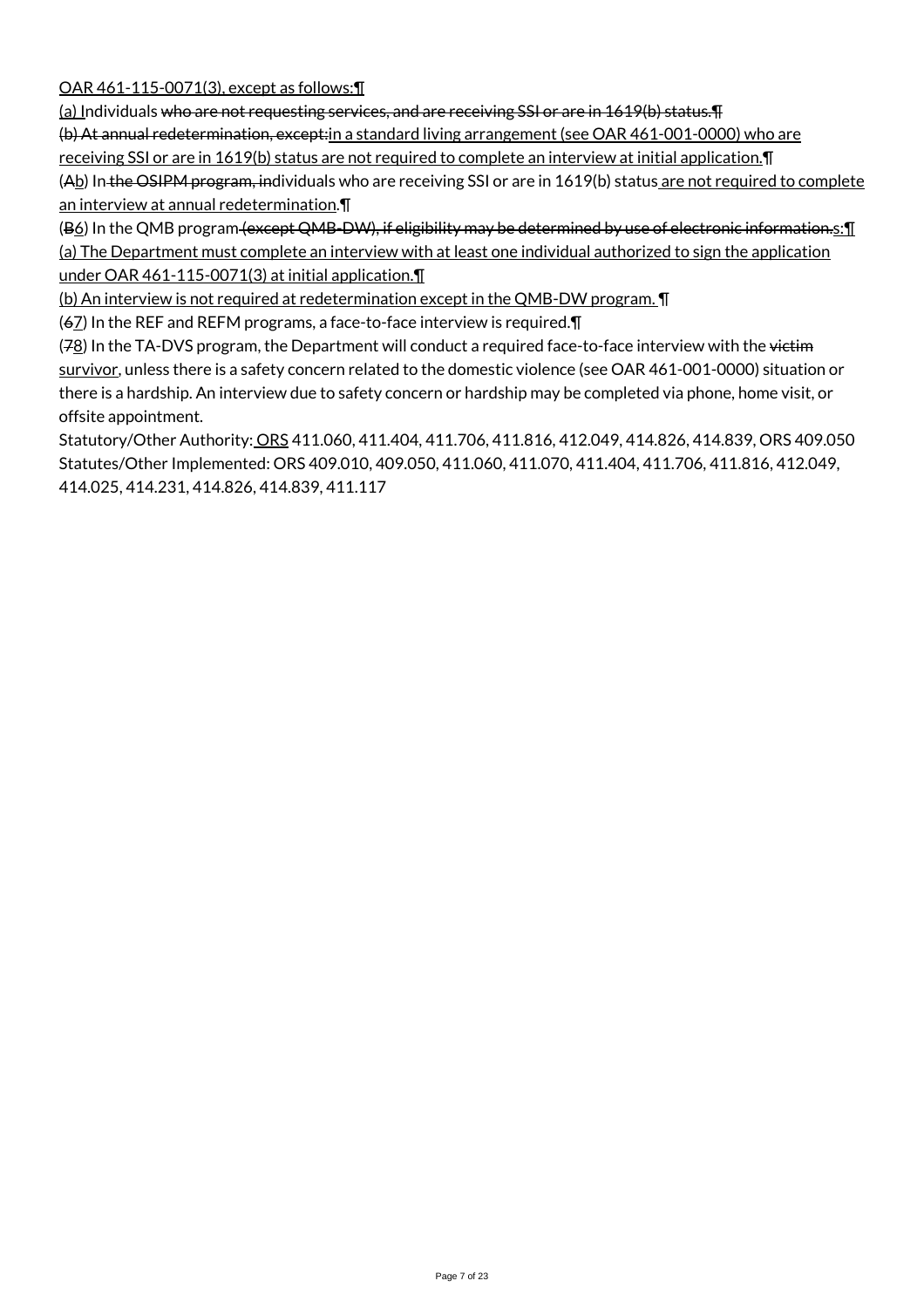#### AMEND: 461-135-0845

#### NOTICE FILED DATE: 07/30/2019

RULE SUMMARY: OAR 461-135-0845 about valuation of life estate, transfer on death deeds, reversionary interest, and property is being amended to define the term spouse and broaden it to include a domestic partner for programs other than medical assistance programs; establish interest as the full value of multi-party financial accounts at insured institutions and credit unions; establish interest in a payable on death account and personal property for assistance recovery purposes; and establish how the value of real property, personal property, and other assets both included in and excluded from the probate estate of the deceased spouse are determined. These amendments make the rule text more concise, address more situations, and align the rule with current practices.

CHANGES TO RULE:

#### 461-135-0845

Valuation of Life Estate, Reversionary Interest, and Property ¶

(1) Effective July 18, 1995, the value of an expressly created life estate or other interest in real or personal property or other asset In this rule, "spouse" or "spouses": [1]

(a) For federally-funded programs, has the meaning defined in OAR 461-001-0000,¶

(b) For programs not federally-funded, has the meaning defined in OAR 461-001-0000 but also includes a domestic partner (see OAR 461-135-0832).¶

(2) Effective July 18, 1995, the value (see OAR 461-135-0832) of a life estate (see OAR 461-135-0832) or other interest (see OAR 461-135-0832) in real property (see OAR 461-135-0832), personal property (see OAR 461- 135-0832),or other assets (see OAR 461-135-0832) measured by or valued with respect to a life span, including that of the relevant recipient of public assistance (see OAR 461-135-0832), is established by reference to the life estate valuation tables set forth in this rulesection and is valued as of the time of death (see OAR 461-135-0832) of the recipient of public assistance irrespective of the actual life span of the measuring life. [Table not included. See ED. NOTE.]¶

 $(2)$  F3) Excluding accounts under section (4) of this rule or property under section (6) of this rule, for assistance recovery purposes, the interest of a person in real or (see OAR 461-135-0832) in real property, personal property, or other assets held in joint tenancy with right of survivorship(see OAR 461-135-0832) (including transfers with right of survivorship covered by ORS 93.180), tenancy in common (see OAR 461-135-0832), or other form of concurrent ownership with one or more other persons with right of survivorship, other than a spouse or a transfer on death deed (see OAR 461-135-0832), other than a spouse, is presumed to be the value of the fractional share held by the person. The fractional share of a person is presumed to be the share reflected in the ownership documents (see OAR 461-135-0832). Such presumption may be rebutted under the Gconsideration Ffurnished <sub>Tt</sub> est or by C(see OAR 461-135-0832) using convincing Eevidence (see OAR 461-135-0832) of the actual consideration contributed by another co-owner of the property or assets. In the absence of any stated fractional share on the Oownership Ddocuments, each co-owner is presumed to have an equal fractional share of ownership of the whole, unless rebutted by the Gconsideration Ffurnished Ttest or as otherwise established by Gusing convincing evidence.¶

(4) For medical assistance (see OAR 461-135-0832) recovery purposes, the interest of a recipient in multi-party accounts with an insured institution or credit union is presumed to be one-hundred percent, and the account's value shall be determined at time of death. The presumption may be rebutted by the consideration furnished test using convincing Eevidence.

(35) With respect to Rreal or Pproperty, personal Pproperty, or an Assets held jointly by spouses, as  $F_t$ enants in  $\Theta$ common, tenants by the entirety, with right of survivorship or otherwise, or other concurrent ownership, the interest of a person in such property or assets is conclusively deemed to be owned one-half by each spouse; provided, however, that in the event the Oownership Ddocuments expressly set forth a different fractional share of ownership, and such fractional share is lawful in the appropriate jurisdiction, then the fractional share set forth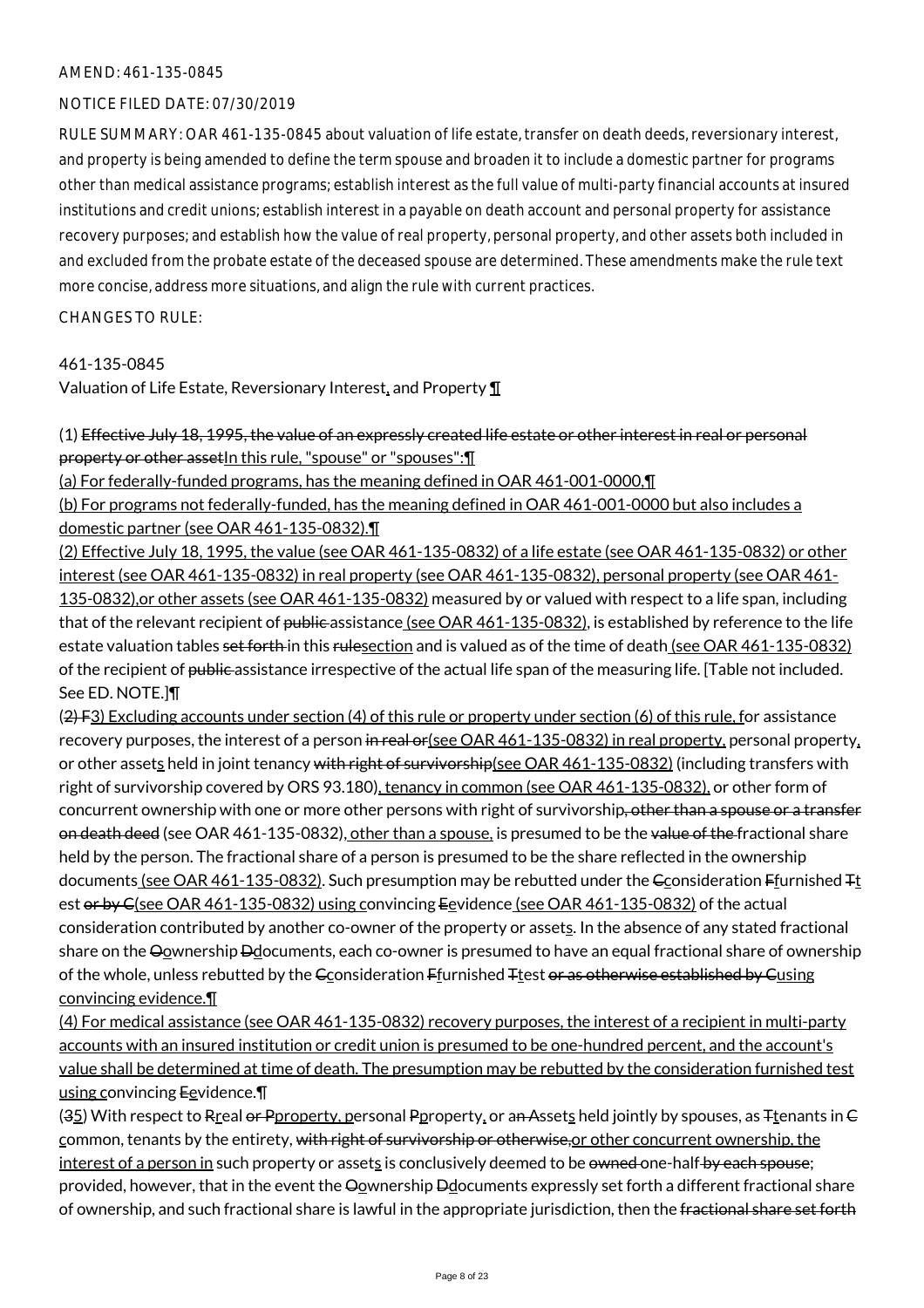in such Ownership Documents interest of a person is presumed to be the fractional share owned by each spouse set forth in such ownership documents. Such presumption may be rebutted by Gusing convincing Eevidence. The consideration furnished test does not apply to this section of the rule.¶

(46) With respect to real property, personal property, or other assets conveyed by a transfer on death deed, for assistance recovery purposes, the transferor is presumed to own the full value of the real property. I or other similar arrangement, including, but not limited to, payable on death accounts with financial institutions; the interest of the transferor is presumed to be one-hundred percent, except that if there is more than one transferor their respective interests are determined in accordance with sections  $(2)3)$ ,  $(4)$ , and  $(35)$  of this rule. [1]  $(57)$  The  $\frac{1}{2}$  The  $\frac{1}{2}$  and  $\frac{1}{2}$  Perry perty at, or prior to, the Time of Death is determined by establishing the fair market value of the property to the satisfaction of the Ddepartment (see OAR 461-135-0832). The burden of proof for establishing the Ryalue of the real Pproperty's fair market value to the satisfaction of the Ddepartment lies with the person or, after the  $F$ time of  $D$ death of the person, with the person's representative, and may be established by any methodology, including the provision of an appraisal performed by an appraiser certified or licensed in the applicable jurisdiction, that the  $\Theta$ department determines most accurately reflects the  $\Psi$ value of the Rreal Pp roperty. The Valuesum of liens andor other encumbrances against, if any, attached to the Rreal Pproperty that is established by Gusing convincing Eevidence, if appropriate, is subtracted from the fair market value of the Rreal P property in order to derive a net fair markto determine a net value of the Rreal Pproperty. T

(68) The Vvalue of Ppersonal Pproperty consisting of shares of stock or other securities traded on an exchange is evidenced by the average of the bid and ask prices on the date of the Time of Death, or the next trading day thereafter. If such bid and ask prices are unavailable for certain stocks or securities, the ¥value may be established by a written estimate from the corporation or other entity issuing such shares or securities of the  $V_2$ alue, or if such estimate is unobtainable, an estimate from a broker, trader or other Pperson with knowledge in the field-of the Value. Liens and. The sum of liens or other encumbrances established by Gusing convincing Eevidence against shares of stock or other securities, is subtracted from the value of such stock or securities established by the foregoing procedure.¶

 $(7)$  Tto determine a net value of the personal property consisting of stock or other securities.  $\P$ 

(9) Subject to section (8) of this rule, the Vyalue of tangible Ppersonal Pproperty, including, but not limited to, livestock, furniture, vehicles and other tangible items may be established:¶

(a) By a written estimate from a Pperson knowledgeable in the field of appraising such items of Ppersonal Pp roperty; or¶

(b) From published sources such as catalogs of antiques or collectibles, blue books or other  $\epsilon$  convincing Eevidence that accurately establishes the  $\frac{1}{2}$  value of the property. Liens and encumbrances  $\text{I}$ 

(10) The sum of liens or other encumbrances, if any, attached to such property in section (9), established by Gusing convincing Eevidence against, is subtracted from the value of the tangible personal property is subtracted from the value of such property established by the foregoing procedure.¶

(8to determine a net value of the tangible personal property. ¶

 $(11)$  The  $\frac{1}{2}$  Vyalue of intangible Ppersonal Pproperty not otherwise provided for in this rule, is established by a written estimate from a Pperson knowledgeable in the field of appraising such items of intangible Ppersonal Pp roperty. Liens and encumbrancesThe sum of liens or other encumbrances, if any, attached to such property, established by Cusing convincing Eevidence against tangible personal property is subtracted from the value of such property established by the foregoing, is subtracted from the value of the intangible personal property to determine a net value of the intangible personal property. ¶

(12) Notwithstanding anything to the contrary in this rule, any real property, personal property, or other assets in a probate estate is valued in accordance with the probate code of the jurisdiction of the probate procedureeding.¶ (913) Notwithstanding anything to the contrary contained in this rule, in cases where an inventory has been filed with the a claim under OAR 461-135-0835 is deferred until a recipient's spouse dies; the value of any real property, personal property or other assets, subject to the deferred claim, is established appropriate court or an estate tax return has been filed wis follows:¶

(a) For real property, personal property, or other assets in the probate estate of the deceased spouse; the value is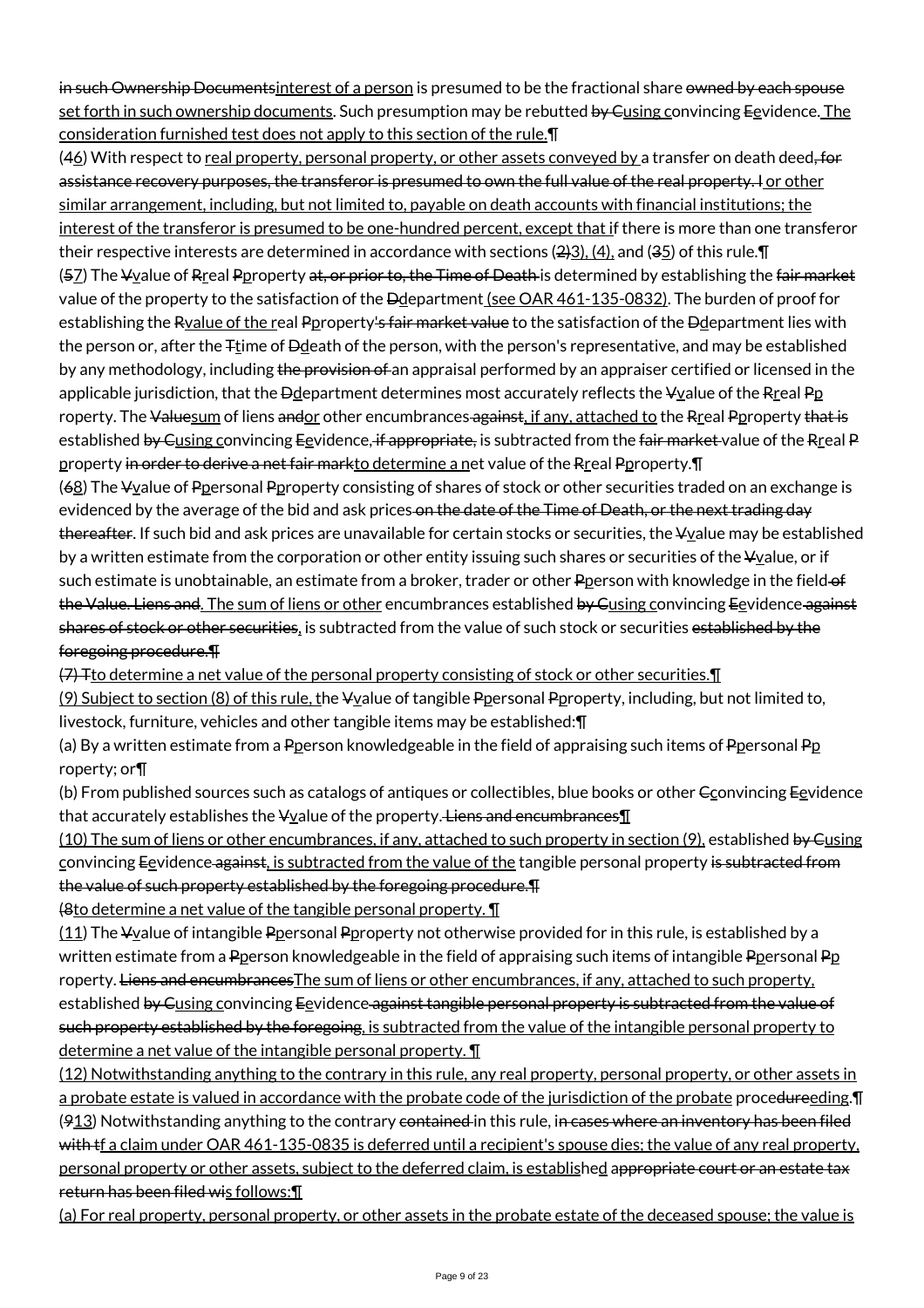the current value at the the appropriate governmental authority,ime of probate; or¶

(b) For real property, personal property, or other assets not in the probate estate of the deceased spouse; the value is determined on the later of the date of the claim or the Vsalue of any Real or Pthe real property, personal P property, or other Aasset is presumptively established by the amounts set forth on such inventory or ests. In (14) The amount of a claim of the department that is recoverable from a person other than the recipient of assistance is calculated tax return. The presumptivhrough the following steps: [1]

(a) Step One: Determine the Yvalue established by such inventof the real property, personal property, ory or return may be rebutted by Convincing Evidence.¶

[ED. NOTE: Tables refther assets received by the person from the recipient of assistance. ¶

(b) Step Two: Deduct from the value the amount of any liens or encumbrances. ¶

(c) Step Three: Multiply the result by the fraction or percenced are available from the agency. Itage that constitutes the interest received from the recipient of assistance.

Statutory/Other Authority: ORS 4101.0760, 411.066.350, 4113.07085, 416.340, 416.3504.685, ORS 409.050, 413.042

Statutes/Other Implemented: ORS 416.340, 416.350, 411.708, 411.795, 416.310, 416.340, 416.350, 2011 OL 212 sec. 13, 2011 OL 720 sec. 2243.085, 414.685, 106.300 to 106.340, ORS 93.969

RULE ATTACHMENTS DO NOT SHOW CHANGES. PLEASE CONTACT AGENCY REGARDING CHANGES.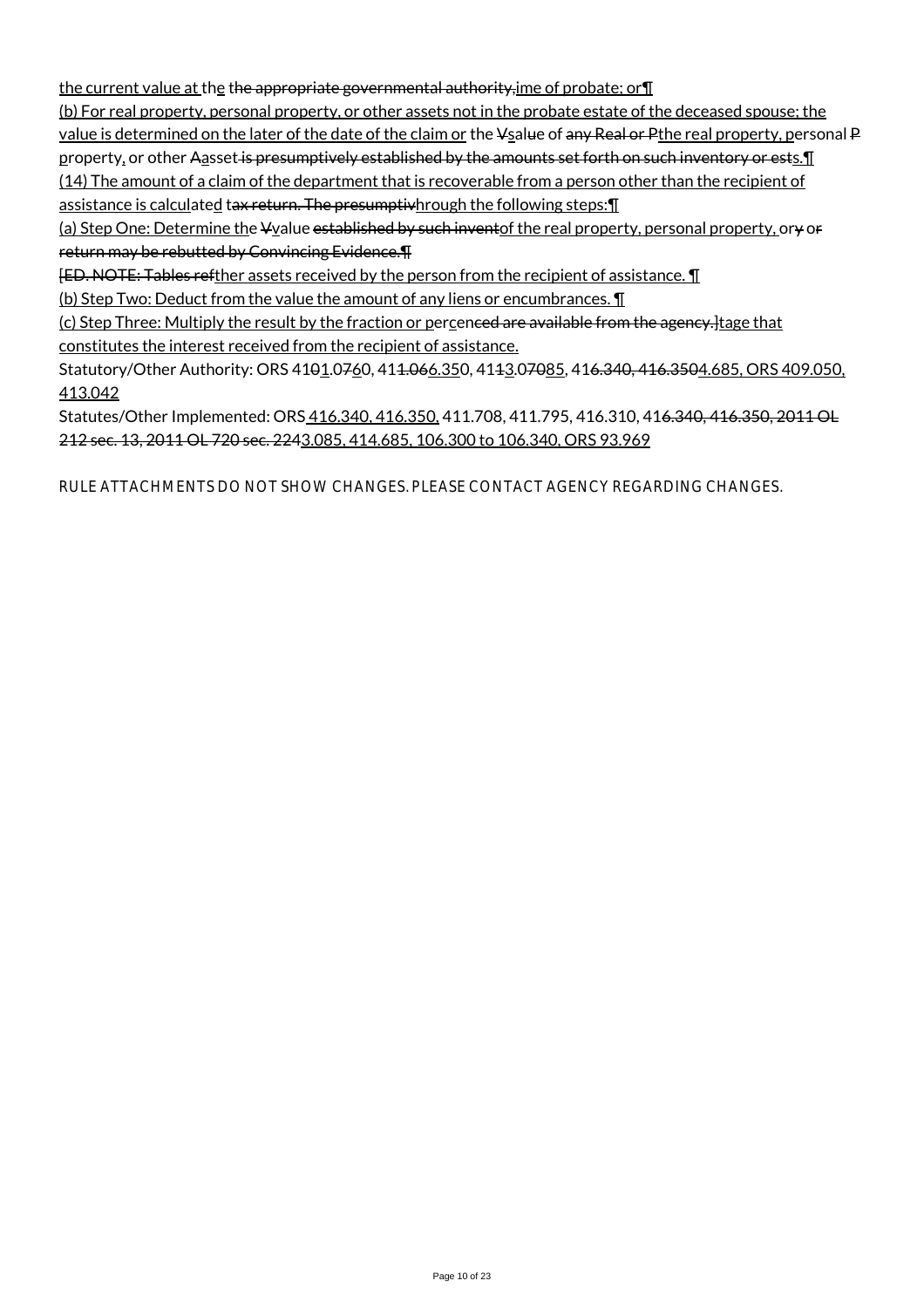| Age              | Life Estate | Remainder |
|------------------|-------------|-----------|
| $\boldsymbol{0}$ | .97188      | .02812    |
| $\mathbf{1}$     | .98988      | .01012    |
| 2                | .99017      | .00983    |
| 3                | .99008      | .00992    |
| $\overline{4}$   | .98981      | .01019    |
| 5                | .98938      | .01062    |
| 6                | .98884      | .01116    |
| 7                | .98822      | .01178    |
| 8                | .98748      | .01252    |
| 9                | .98663      | .01337    |
| 10               | .98565      | .01435    |
| 11               | .98453      | .01547    |
| 12               | .98329      | .01671    |
| 13               | .98198      | .01802    |
| 14               | .98066      | .01934    |
| 15               | .97937      | .02063    |
| 16               | .97815      | .02185    |
| 17               | .97700      | .02300    |
| 18               | .97590      | .02410    |
| 19               | .97480      | .02520    |
| 20               | .97365      | .02635    |
| 21               | .97245      | .02755    |
| 22               | .97120      | .02880    |
| 23               | .96986      | .03014    |
| 24               | .96841      | .03159    |
| 25               | .96678      | .03322    |
| 26               | .96495      | .03505    |
| 27               | .96290      | .03710    |
| 28               | .96062      | .03938    |
| 29               | .95813      | .04187    |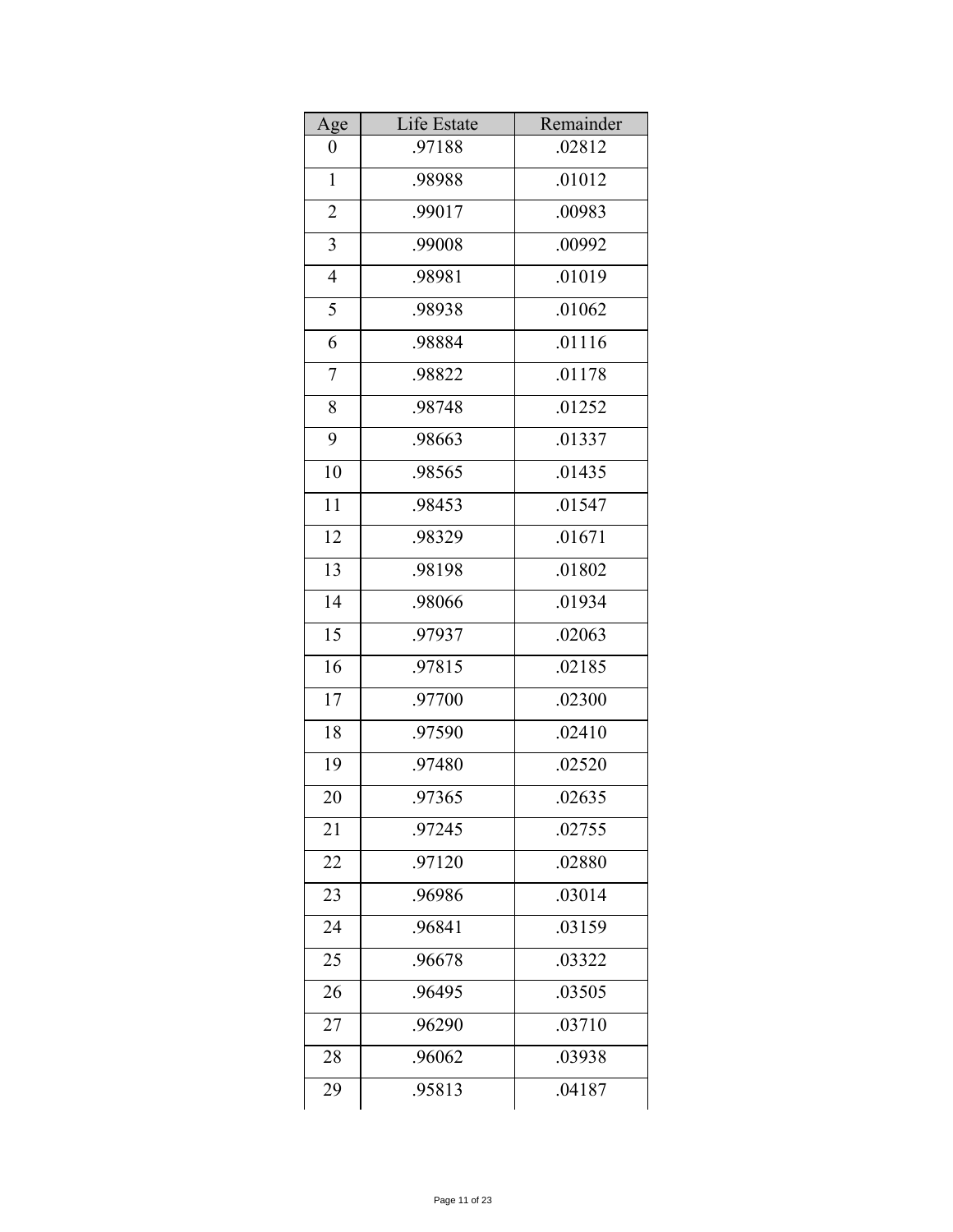| Age | Life Estate | Remainder |
|-----|-------------|-----------|
| 30  | .95543      | .04457    |
| 31  | .95254      | .04746    |
| 32  | .94942      | .05058    |
| 33  | .94608      | .05392    |
| 34  | .94250      | .05750    |
| 35  | .93868      | .06132    |
| 36  | .93460      | .06540    |
| 37  | .93026      | .06974    |
| 38  | .92567      | .07433    |
| 39  | .92083      | .07917    |
| 40  | .91571      | .08429    |
| 41  | .91030      | .08970    |
| 42  | .90457      | .09543    |
| 43  | .89855      | .10145    |
| 44  | .89221      | .10779    |
| 45  | .88558      | .11442    |
| 46  | .87863      | .12137    |
| 47  | .87137      | .12863    |
| 48  | .86374      | .13626    |
| 49  | .85578      | .14422    |
| 50  | .84743      | .15257    |
| 51  | .83874      | .16126    |
| 52  | .82969      | .17031    |
| 53  | .82028      | .17972    |
| 54  | .81054      | .18946    |
| 55  | .80046      | .19954    |
| 56  | .79006      | .20994    |
| 57  | .77931      | .22069    |
| 58  | .76822      | .23178    |
| 59  | .75675      | .24325    |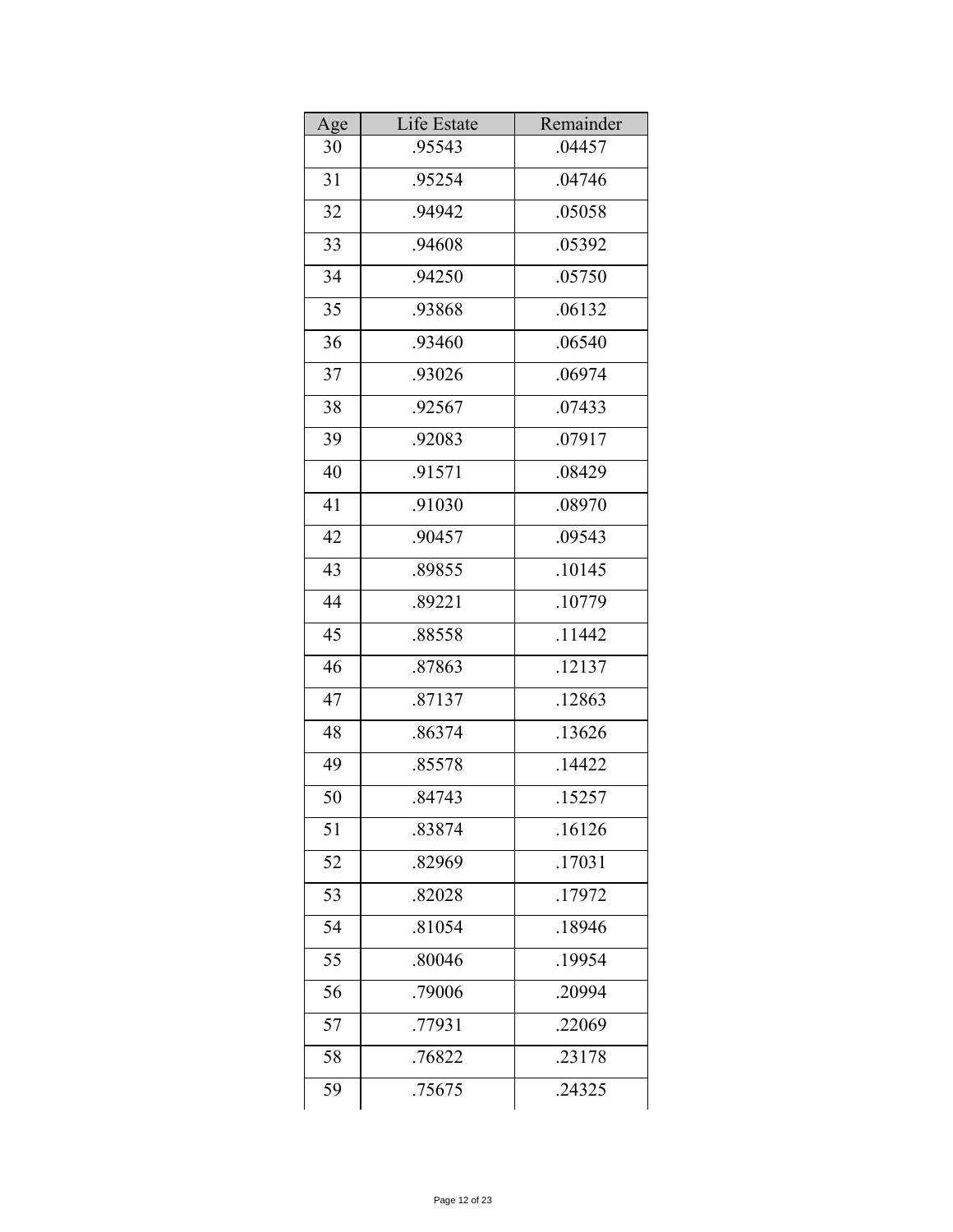| Age | Life Estate | Remainder |
|-----|-------------|-----------|
| 60  | .74491      | .25509    |
| 61  | .73267      | .26733    |
| 62  | .72002      | .27998    |
| 63  | .70696      | .29304    |
| 64  | .69352      | .30648    |
| 65  | .67970      | .32030    |
| 66  | .66551      | .33449    |
| 67  | .65098      | .34902    |
| 68  | .63610      | .36390    |
| 69  | .62086      | .37914    |
| 70  | .60522      | .39478    |
| 71  | .58914      | .41086    |
| 72  | .57261      | .42739    |
| 73  | .55571      | .44429    |
| 74  | .53862      | .46138    |
| 75  | .52149      | .47851    |
| 76  | .50441      | .49559    |
| 77  | .48742      | .51258    |
| 78  | .47049      | .52951    |
| 79  | .45357      | .54643    |
| 80  | .43659      | .56341    |
| 81  | .41967      | .58033    |
| 82  | .40295      | .59705    |
| 83  | .38642      | .61358    |
| 84  | .36998      | .63002    |
| 85  | .35359      | .64641    |
| 86  | .33764      | .66236    |
| 87  | .32262      | .67738    |
| 88  | .30859      | .69141    |
| 89  | .29526      | .70474    |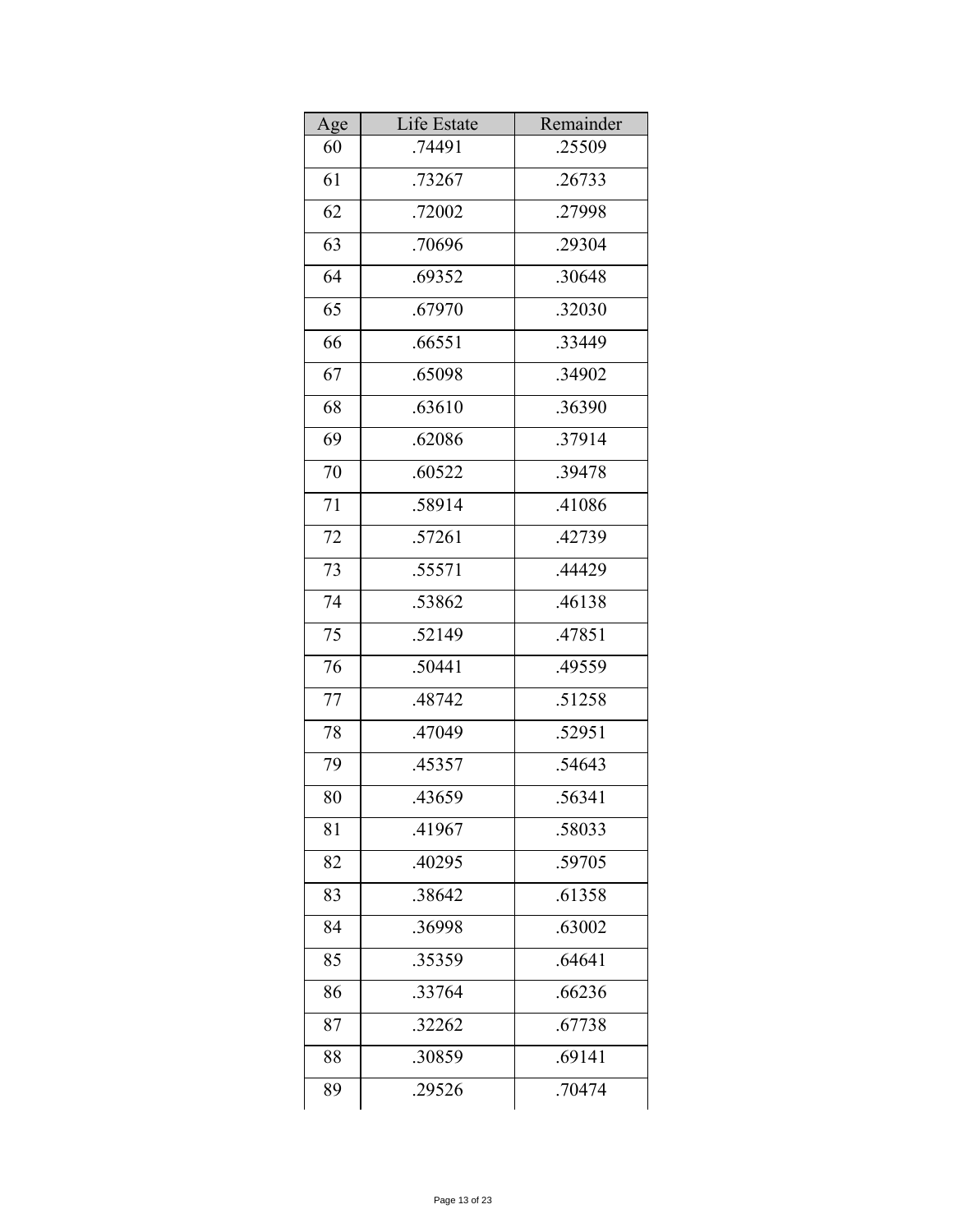| Age | Life Estate | Remainder |
|-----|-------------|-----------|
| 90  | .28221      | .71779    |
| 91  | .26955      | .73045    |
| 92  | .25771      | .74229    |
| 93  | .24692      | .75308    |
| 94  | .23728      | .76272    |
| 95  | .22887      | .77113    |
| 96  | .22181      | .77819    |
| 97  | .21550      | .78450    |
| 98  | .21000      | .79000    |
| 99  | .20486      | .79514    |
| 100 | .19975      | .80025    |
| 101 | .19532      | .80468    |
| 102 | .19054      | .80946    |
| 103 | .18437      | .81563    |
| 104 | .17856      | .82144    |
| 105 | .16962      | .83038    |
| 106 | .15488      | .84512    |
| 107 | .13409      | .86591    |
| 108 | .10068      | .89932    |
| 109 | .04545      | .95455    |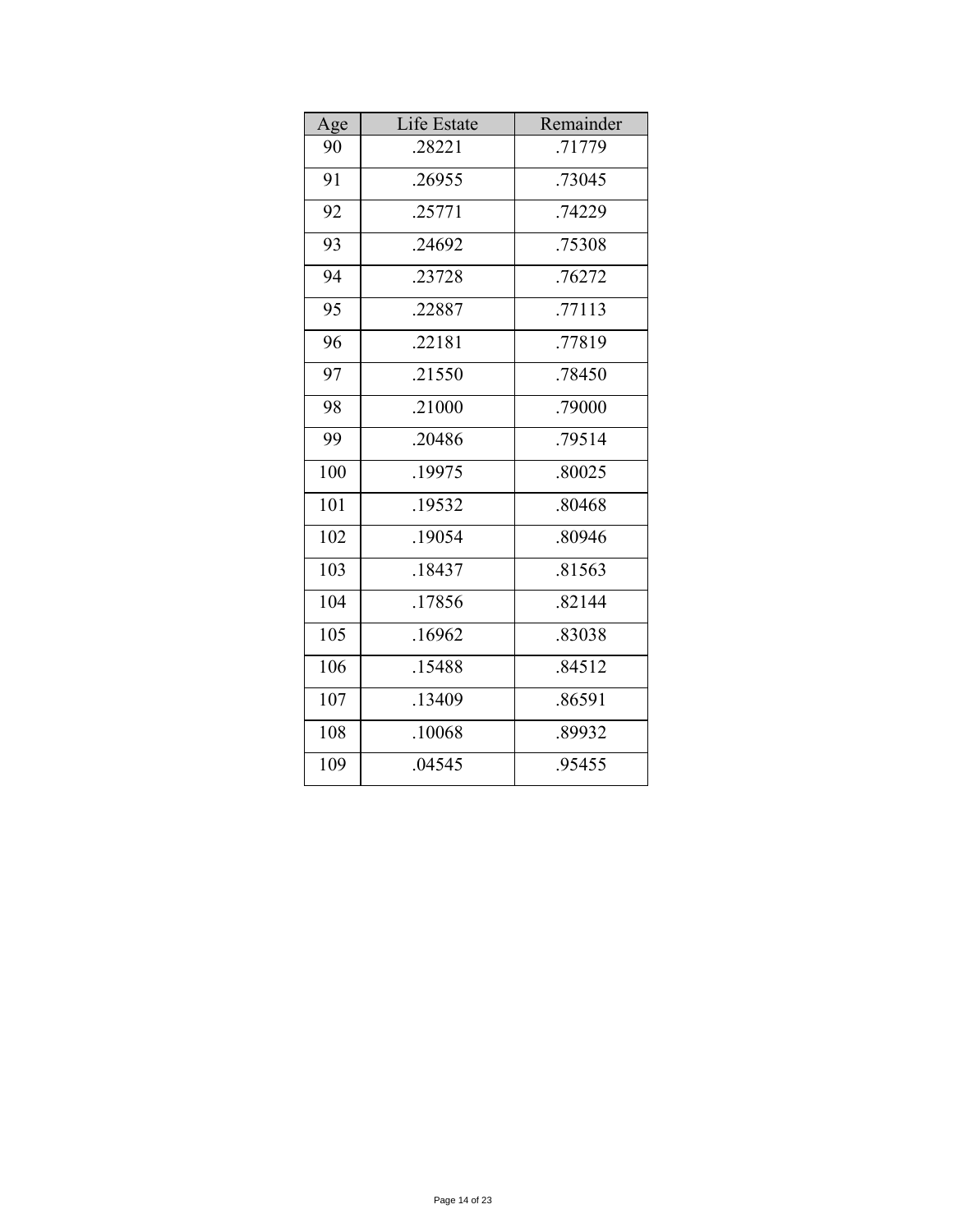#### AMEND: 461-140-0020

#### NOTICE FILED DATE: 07/30/2019

RULE SUMMARY: OAR 461-140-0020 about the availability of resources is being amended to align how the OSPIM and QMB-DW programs treat jointly-owned resources with other programs by limiting the availability of jointly-owned resources to the extent the member owns the resource. This change will align the rule with other programs and Integrated Eligibility.

CHANGES TO RULE:

461-140-0020 Availability of Resources ¶

(1) Except as provided in sections (2) to (4) of this rule:¶

(a) In the SNAP program, a resource owned jointly by a client and another individual is available in its entirety to the client.¶

(b) In all other programs, jointly-owned resources are available to members of a financial group (see OAR 461-

110-0530) only to the extent they own the resource; except that in the OSIPM and QMB-DW program, jointlyowned "liquid resources" (including bank and other financial institution accounts) are assumed to be available in their entirety to the client. The client has the right to provide evidence rebutting the ownership assumption. For the purposes of this rule, "liquid resources" means cash as well as other resources that can be converted to cash within 20 business days.¶

(2) A resource is not available to a client in each of the following situations:¶

(a) The client has a legal interest in the resource, but the resource is not in the client's possession and the client is unable to gain possession of it. In the REF and REFM programs, if a resource remains in the applicant's country of origin, it is not available.¶

(b) The resource is jointly owned with others not in the financial group who are unwilling to sell their interest in the resource, and the client's interest is not reasonably saleable.¶

(c) The client verifiably lacks the competence to gain access to or use the resource and there is no legal representative available to act on the client's behalf.¶

(d) The client is a victim of domestic violence (see OAR 461-001-0000) and:¶

(A) Attempting to use the resource would subject the client to risk of domestic violence; or¶

(B) The client is using the resource to avoid the abusive situation.¶

(e) Except as provided in OAR 461-145-0540, the resource is included in an irrevocable or restricted trust and may not be used to meet the basic monthly needs of the financial group.¶

(f) In the OSIP, OSIPM, and QMB-DW programs, there is a legal bar to the sale of the resource.¶

(3) A resource is not considered available during the time the owner does not know he or she owns the resource.¶ (4) If a resource is subject to an early withdrawal penalty, the amount of the penalty is not available.

Statutory/Other Authority: ORS 409.050, 411.060, 411.070, 411.404, 411.706, 411.816, 412.014, 412.049, 413.085, 414.685

Statutes/Other Implemented: ORS 409.010, 409.050, 411.060, 411.070, 411.404, 411.706, 411.816, 412.014, 412.049, 413.085, 414.685, 414.839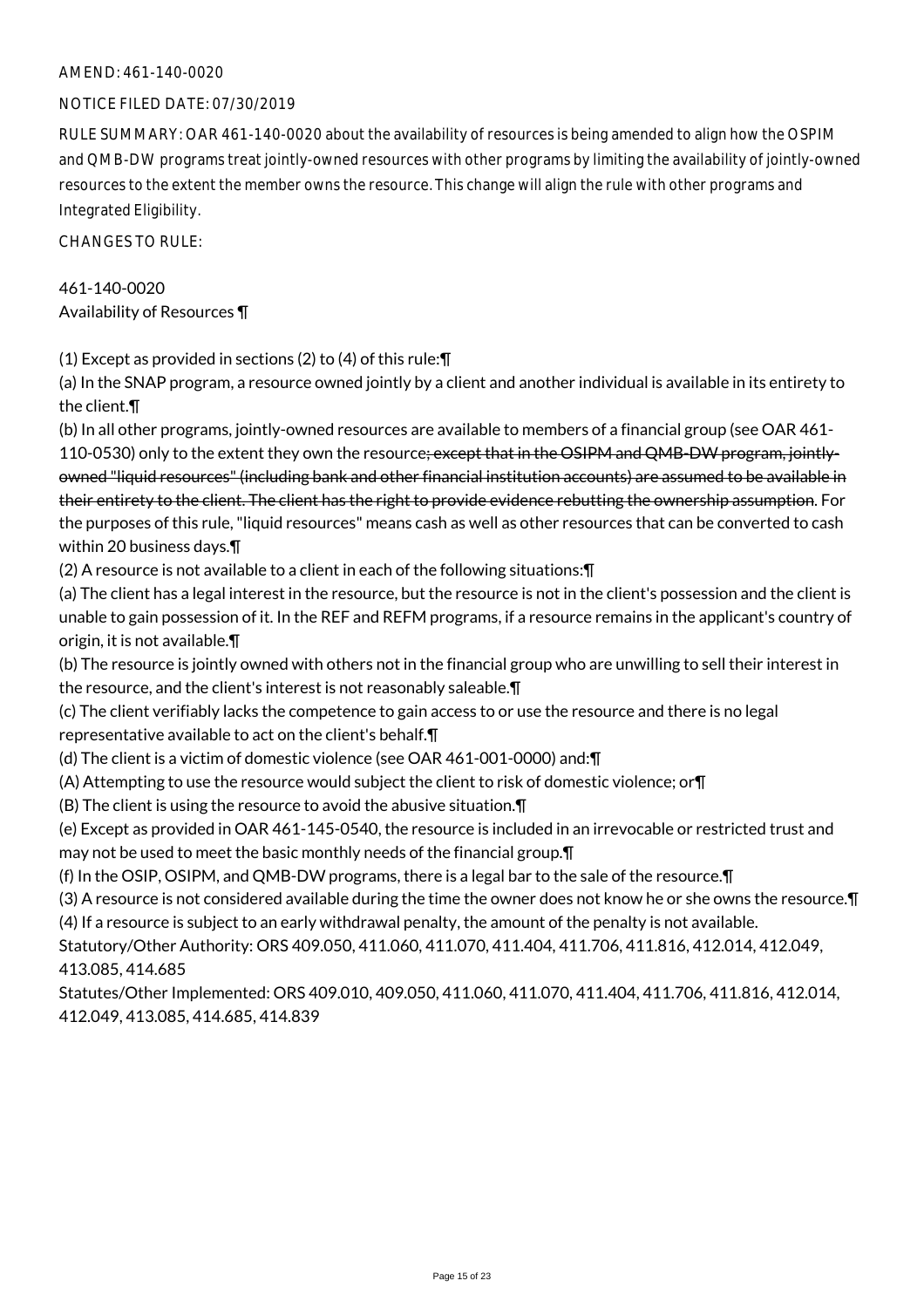#### AMEND: 461-145-0130

#### NOTICE FILED DATE: 07/30/2019

RULE SUMMARY: OAR 461-145-0130 about the treatment of earned income is being amended to exclude income of temporary U.S. Census Bureau employees hired to assist in taking the census for the OSIPM program. This rule change aligns the treatment of this income with other programs and Integrated Eligibility.

CHANGES TO RULE:

# 461-145-0130

Earned Income; Treatment ¶

(1) Earned income (see OAR 461-145-0120) is countable (see OAR 461-001-0000) in determining eligibility (see OAR 461-001-0000) for programs, subject to the provisions in sections (2) to (10) of this rule.¶

(2) JOBS Plus income is earned income and is treated as follows:¶

(a) In the SNAP program:¶

(A) JOBS Plus income earned by a TANF-PLS (see OAR 461-101-0010) client:¶

(i) Is counted in determining initial SNAP program eligibility.¶

(ii) Is excluded in determining ongoing eligibility.¶

(B) JOBS Plus wages received after the individual's last month of work under a TANF-PLS JOBS Plus agreement are counted.¶

(b) In the TANF program:¶

(A) JOBS Plus income earned by an NCP-PLS (see OAR 461-101-0010) client is counted in determining initial TANF eligibility.¶

(B) When determining the need for a TANF supplement for a TANF-PLS client, the income is treated as follows:¶

(i) It is excluded in determining the countable income limit and in calculating the benefit equivalency standards.¶ (ii) It is counted in calculating the wage supplement.¶

(C) JOBS Plus wages received after the individual's last month of work under a JOBS Plus agreement are counted.¶

(c) In the OSIPM and QMB programs, JOBS Plus wages received after the individual's last month of work under a TANF-PLS JOBS Plus agreement are counted.¶

(d) In all programs not covered under subsections (a) to (c) of this section, TANF-PLS income is counted as earned income.¶

(e) In all programs other than the TANF program, NCP-PLS income is counted as earned income.¶

(f) In all programs, wages received under the Tribal TANF JOBS programs are counted as earned income.¶

(3) Welfare-to-Work work experience income is treated as follows:¶

(a) In the REF, REFM, and TANF programs, the income is earned income, and the first \$260 is excluded each month.¶

(b) In the SNAP program, the income is earned income.¶

(4) In the ERDC program, earned income of a child (see OAR 461-001-0000) is excluded.¶

(5) In the OSIP, OSIPM, and QMB programs, documented net losses from a self-employment business (see OAR 461-150-0095) are excluded from any other source of earned income of the financial group (see OAR 461-110-

0530). This does not include dividends or profits (see OAR 461-145-0089).¶

(6) In the REF and REFM programs:¶

(a) Income remaining after the month of receipt is a resource.¶

(b) Earned in-kind income is excluded (see OAR 461-145-0280 and 461-145-0470).¶

(7) In the TANF program:¶

(a) Earned income of the following children is excluded:¶

(A) Dependent children under the age of 19 years, and minor parents under the age of 18 years, who are full-time students in grade 12 or below (or the equivalent level of vocational training, in GED courses), or in home schooling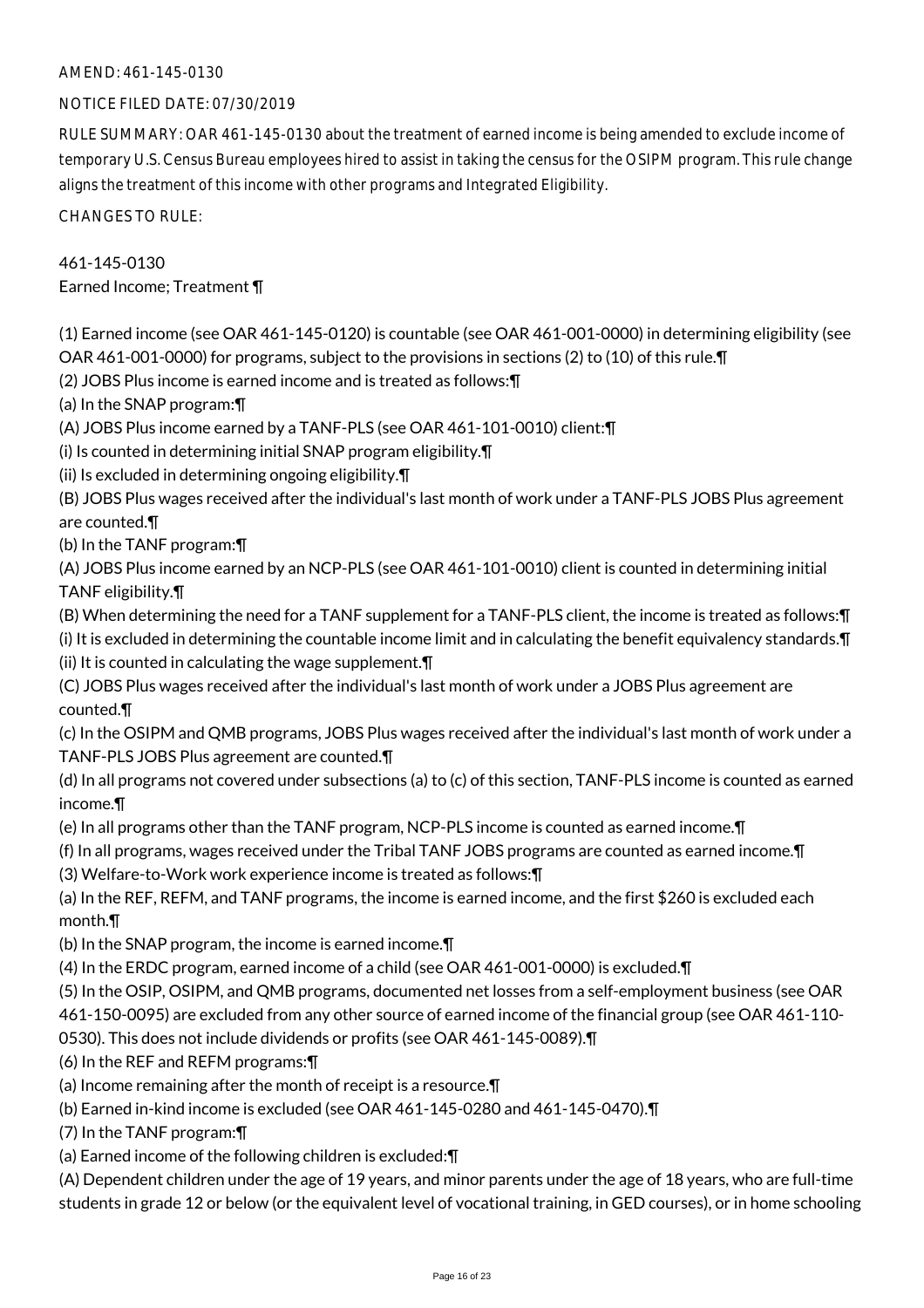approved by the local school district.¶

(B) Dependent children under the age of 18 years who are attending school part-time (as defined by the institution) and are not employed full-time.¶

(C) Dependent children too young to be in school.¶

(b) Income remaining after the month of receipt is a resource.¶

(c) Earned in-kind income is excluded (see OAR 461-145-0280 and 461-145-0470).¶

(8) In the SNAP program:¶

(a) If a cafeteria plan (see OAR 461-001-0000) benefit that the employee may not elect to receive as a cash payment is designated and used to pay for child care, medical care, or health insurance, the benefit is excluded unless it is reimbursed by the Department. If reimbursed, the Department counts it as earned income.¶

(b) The following types of income are excluded:¶

(A) The earned income of an individual under the age of 18 years who is under the parental control of another member of the household and is:¶

(i) Attending elementary or high school;¶

(ii) Attending GED classes recognized by the local school district;¶

(iii) Completing home-school elementary or high school classes recognized by the local school district; or¶

(iv) Too young to attend elementary school.¶

(B) Earned in-kind income, except as provided in section (9) of this rule.¶

(C) Deductions from base pay for future educational costs under Pub. L. No. 99-576, 100 Stat. 3248 (1986), for an individual on active military duty.¶

(D) Income remaining after the month of receipt is a resource.¶

(9) In the SNAP program, earned in-kind income (see OAR 461-145-0280) is excluded unless it is¶ one of the following:¶

(a) An expenditure by a business entity that benefits a principal (see OAR 461-145-0088).¶

(b) A credit card company gift card, such as Mastercard or Visa, which is received regularly and can be reasonably anticipated. This does not include specific gift cards, such as those from a retailer or restaurant.¶

(10) In all programs except in the OSIPM program, for an individual in a nonstandard living arrangement (see OAR 461-001-0000), the income of a temporary employee of the U.S. Census Bureau employed to assist in taking the census is excluded.

Statutory/Other Authority: ORS 329A.500, 409.050, 411.060, 411.070, 411.083, 411.404, 411.706, 411.816, 411.892, 412.014, 412.049, 414.685

Statutes/Other Implemented: ORS 329A.500, 409.010, 411.060, 411.070, 411.083, 411.404, 411.706, 411.816, 411.892, 412.014, 412.049, 413.085, 414.685, 414.839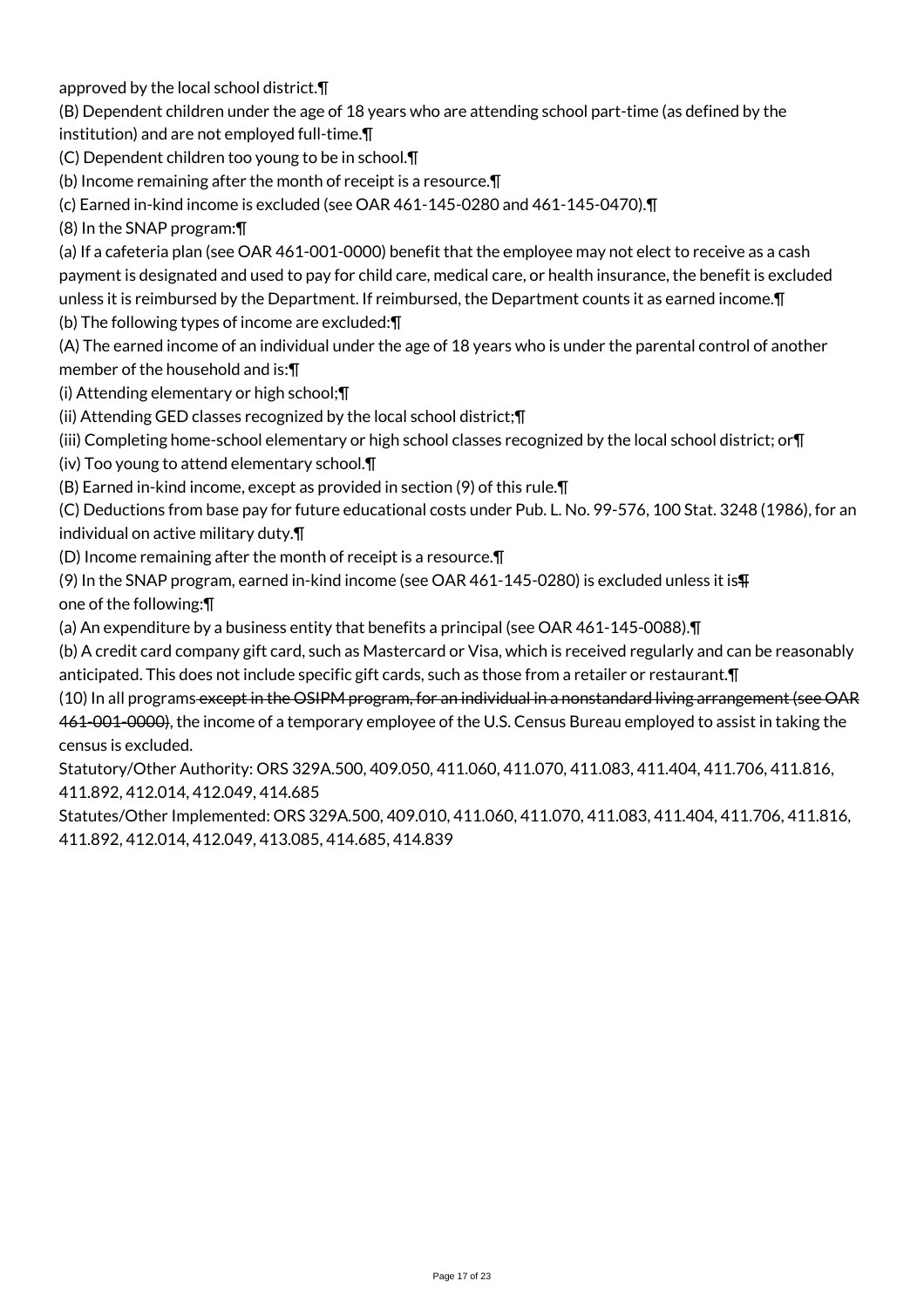#### AMEND: 461-155-0250

#### NOTICE FILED DATE: 07/30/2019

RULE SUMMARY: OAR 461-155-0250 about income and payment standards for the OSIPM program is being amended to clarify a section of the rule that pertains to individuals in a nursing facility by clarifying that the provision regarding individuals in a nursing facility pertains specifically to those receiving Medicaid services in a nursing facility. This amendment aligns the rule with current process and the intent of the rule.

CHANGES TO RULE:

461-155-0250 Income and Payment Standard; OSIPM ¶

In the OSIPM program:¶

(1) An individual who is assumed eligible per OAR 461-135-0010 is presumed to meet the income limits for the OSIPM program.¶

(2) An individual meeting the requirements of OAR 461-135-0745 or OAR 461-135-0750, who is not assumed eligible and does not meet the income standards set out in sections (3) or (5) of this rule, must have countable (see OAR 461-001-0000) income that is equal to or less than 300 percent of the full SSI standard for a single individual or have established a qualifying trust as specified in OAR 461-145-0540(10)(c).¶

(3) An individual, other than one identified in sections (1), (2), (5), or (6) of this rule, must have adjusted income (see OAR 461-001-0000) below the standard in this section. [see attached table]¶

(4) In the OSIPM (except OSIPM-EPD) program, an individual receiving Medicaid services in a nursing facility or an ICF-ID is allowed the following amounts for clothing and personal incidentals:¶

(a) For an individual who receives a VA pension based on unreimbursed medical expenses (UME), \$90 is allowed.¶ (b) For all other individuals, \$63.10 is allowed.¶

(c) For an individual identified in subsection (b) of this section with countable income (including any SSI) that is less than \$63.10, the payment standard is equal to the difference between the individual's countable income (including any SSI) and \$63.10. For the purposes of this subsection, countable income includes income that would otherwise be countable for an individual who is assumed eligible under OAR 461-135-0010.¶

(5) In the OSIPM-EPD program, an individual must have adjusted earned income equal to or below 250 percent of the federal poverty level for a family of one.¶

(6) An individual who meets the requirements of OAR 461-135-0755, is not assumed eligible, and does not meet the income standard set out in section (3) of this rule, must have adjusted income equal to or below 150 percent of the federal poverty level for a family of one.

Statutory/Other Authority: ORS 411.060, ORS 409.050, 411.070, 411.404, 411.704, 411.706, 413.085, 414.685 Statutes/Other Implemented: ORS 411.060, ORS 409.010, 411.070, 411.404, 411.704, 411.706

RULE ATTACHMENTS DO NOT SHOW CHANGES. PLEASE CONTACT AGENCY REGARDING CHANGES.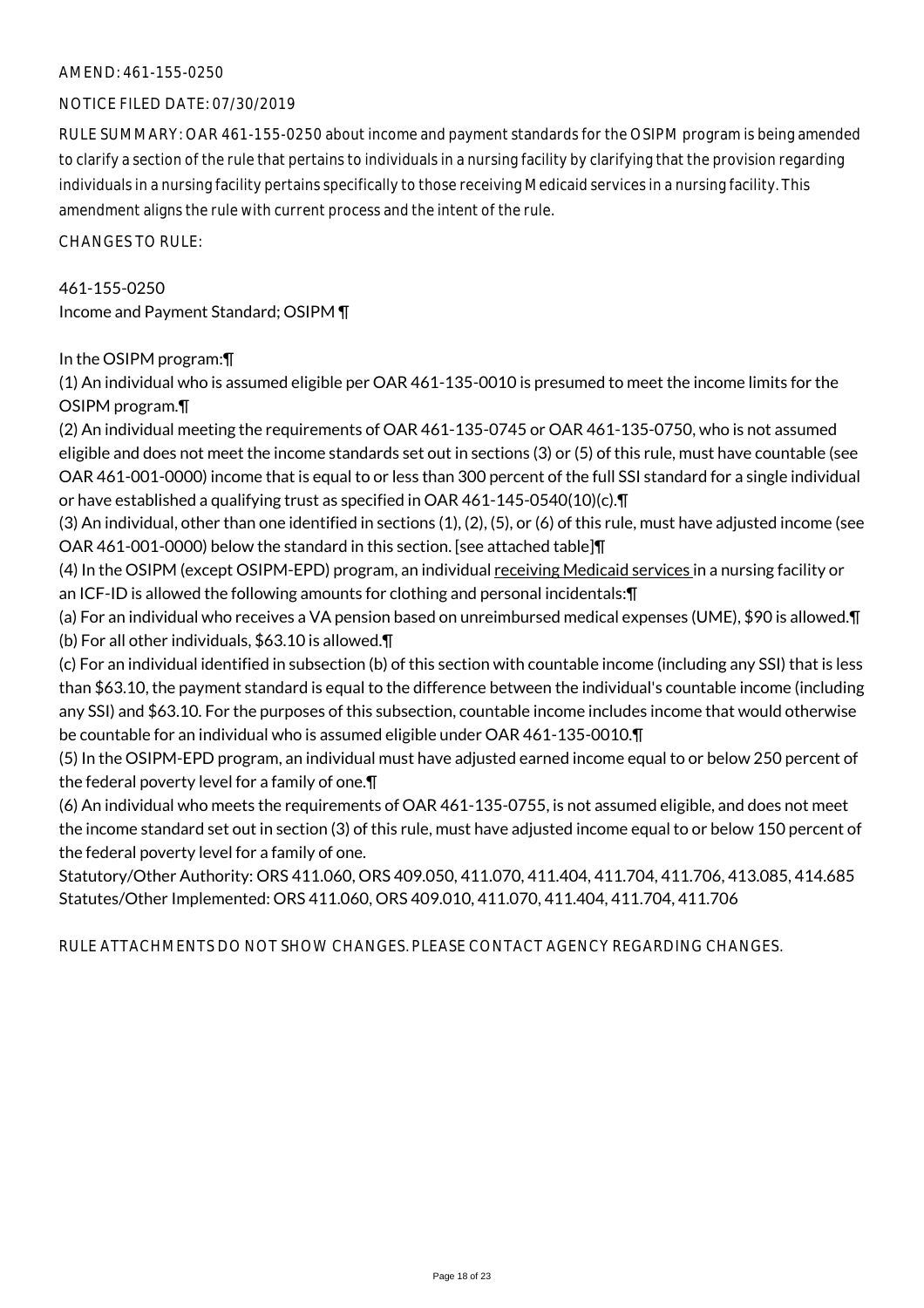| <b>OSIPM</b>              |        |          |  |  |  |
|---------------------------|--------|----------|--|--|--|
| Adjusted Income Standards |        |          |  |  |  |
| Number in Need<br>Group   | One    | Two      |  |  |  |
| AB/AD/OAA                 | 771.00 | 1,157.00 |  |  |  |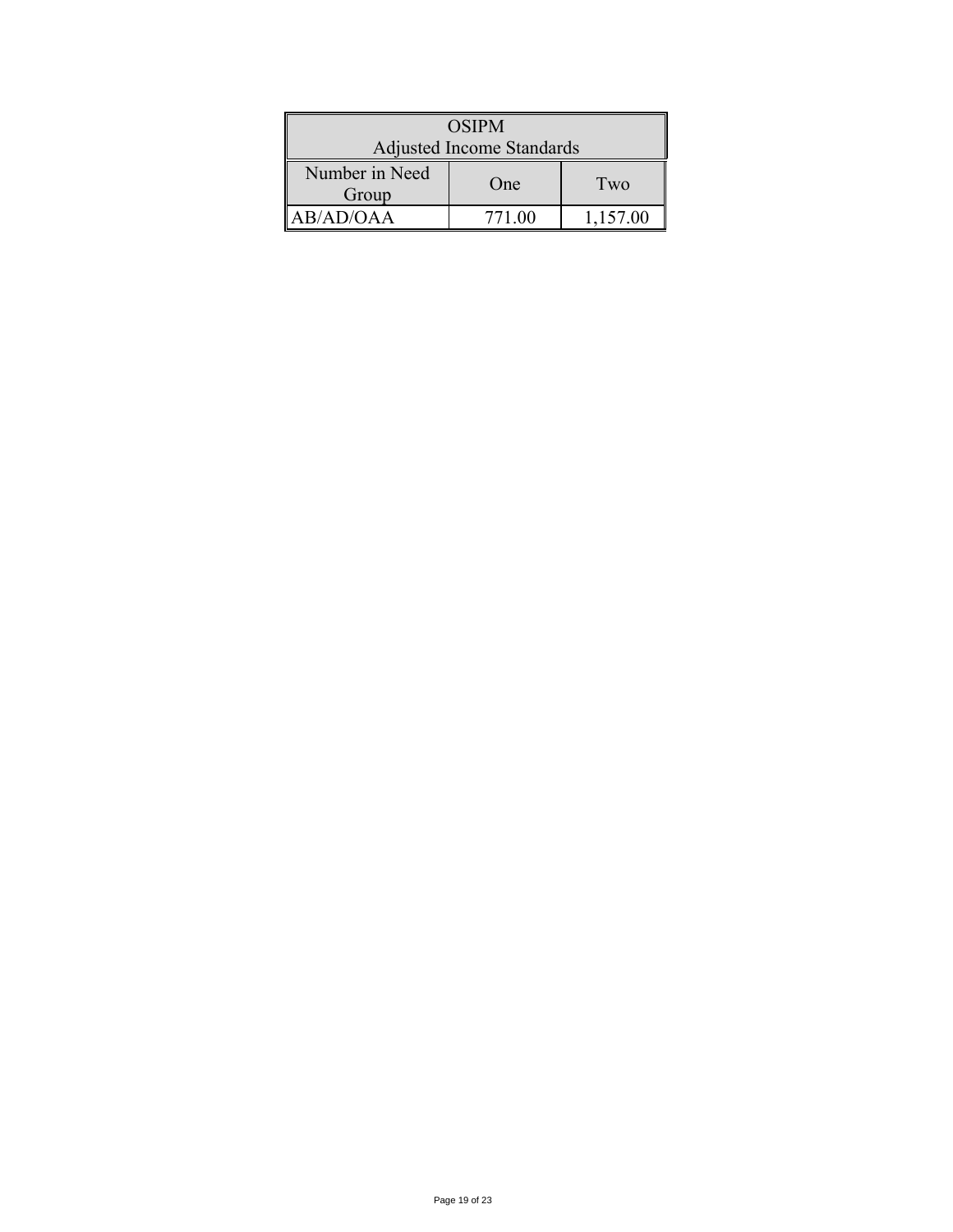#### AMEND: 461-160-0620

#### NOTICE FILED DATE: 07/30/2019

RULE SUMMARY: OAR 461-160-0620 about income deductions and client liability for Long Term Care Services and Waivered Services is being amended to make permanent a change to the rule effective July 1, 2019 that adjusted these standards to reflect the annual federal cost of living adjustments that happen every January. These amendments keep Oregon in line with current federal standards for Department Medicaid programs and changes to the Minimum Monthly Maintenance Needs Allowance (MMMNA) and community spouse monthly housing allowance under the Spousal Impoverishment laws.

#### CHANGES TO RULE:

#### 461-160-0620

Income Deductions and Client Liability; Long-Term Care Services or Home and Community-Based Care; OSIPM ¶

### IEffective October 1, 2019, in the OSIPM program:¶

(1) Deductions from income are made for an individual residing in or entering a long-term care facility or receiving home and community-based care (see OAR 461-001-0030) as explained in subsections (3)(a) to (3)(h) of this rule.¶

(2) Except as provided otherwise in OAR 461-160-0610, the liability of the individual is determined according to subsection (3)(i) of this rule.¶

(3) Deductions are made in the following order:¶

(a) One standard earned income deduction of \$65 is made from the earned income in the OSIPM program.¶

(b) The deductions under the plan for self-support as allowed by OAR 461-145-0405.¶

(c) One of the following need standards:¶

(A) A \$63.10 personal needs allowance for an individual receiving long-term care services.¶

(B) A \$90 personal needs allowance for an individual receiving long-term care services who is eligible for VA benefits based on unreimbursed medical expenses. The \$90 allowance is allowed only when the VA benefit has been reduced to \$90.¶

(C) For an individual who receives home and community-based care:¶

(i) Except as provided in subparagraph (ii) of this paragraph, the OSIPM maintenance standard.¶

(ii) For an individual who receives in-home services, the OSIPM maintenance standard plus \$500.¶

(d) A community spouse (see OAR 461-001-0030) monthly income allowance is deducted from the income of the institutionalized spouse (see OAR 461-001-0030) to the extent that the income is made available to or for the benefit of the community spouse, using the following calculation.¶

(A) Step 1 - Determine the maintenance needs allowance. \$2,057.50113.75 is added to the amount over \$617.25 34.13 that is needed to pay monthly shelter expenses for the principal residence of the couple. This sum or \$3,160.50, whichever is less, is the maintenance needs allowance. For the purpose of this calculation, shelter expenses are the rent or home mortgage payment (principal and interest), taxes, insurance, required maintenance charges for a condominium or cooperative, and the full standard utility allowance for the SNAP program (see OAR 461-160-0420). If an all-inclusive rate covers items that are not allowable shelter expenses, including meals or housekeeping in an assisted living facility, or the rate includes utilities, to the extent they can be distinguished, these items must be deducted from the all-inclusive rate to determine allowable shelter expenses.¶ (B) Step 2 - Compare maintenance needs allowance with community spouse's countable income. The countable

(see OAR 461-001-0000) income of the community spouse is subtracted from the maintenance needs allowance determined in step 1. The difference is the income allowance unless the allowance described in step 3 is greater.¶ (C) Step 3 - If a spousal support order or exceptional circumstances resulting in significant financial distress require a greater income allowance than that calculated in step 2, the greater amount is the allowance.¶

(e) A dependent income allowance as follows:¶

(A) For a case with a community spouse, a deduction is permitted only if the monthly income of the eligible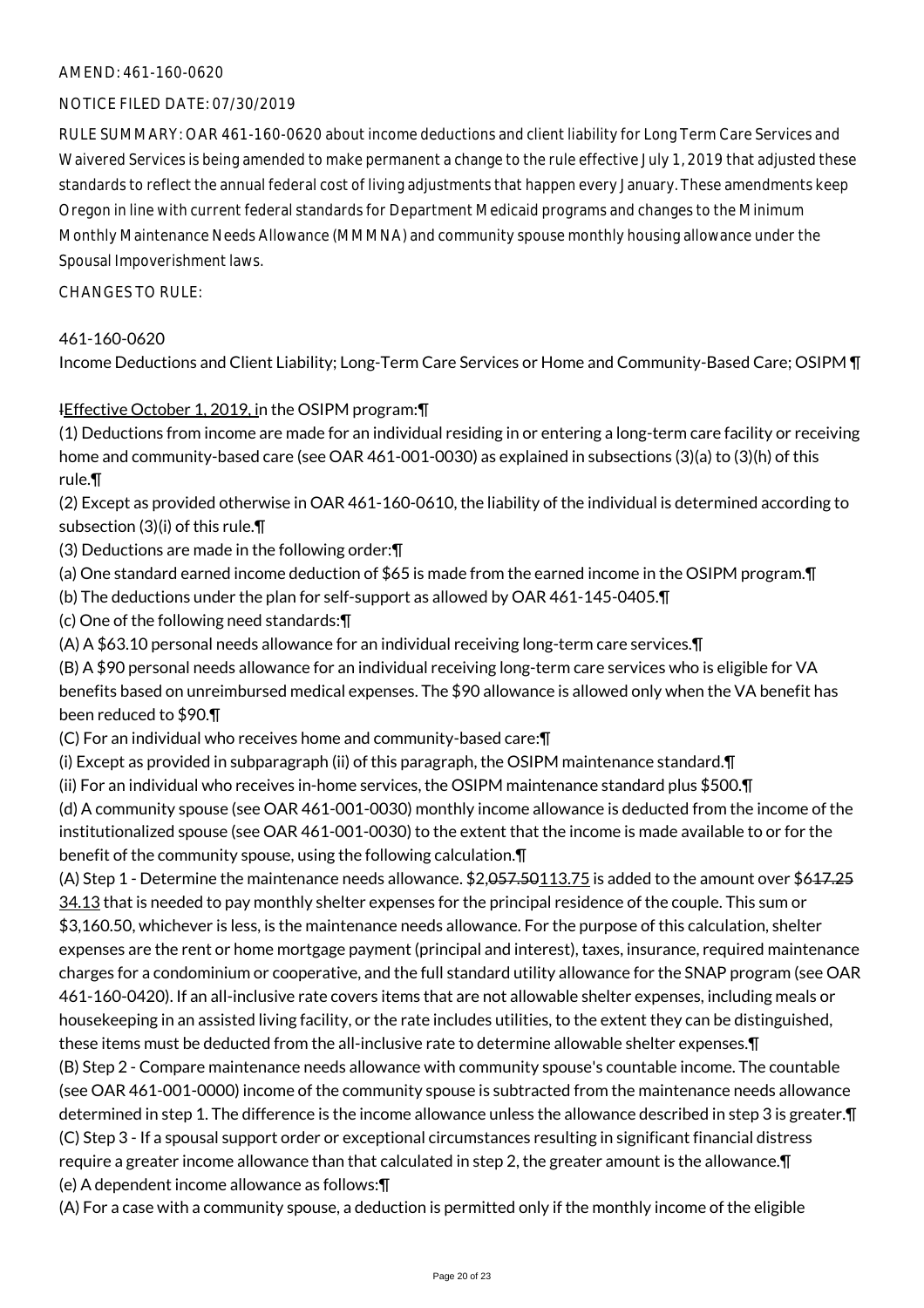dependent is below \$2,057.50113.75. To determine the income allowance of each eligible dependent:¶ (i) The monthly income of the eligible dependent is deducted from \$2,057.50113.75.¶

(ii) One-third of the amount remaining after the subtraction in paragraph (A) of this subsection is the income allowance of the eligible dependent.¶

(B) For a case with no community spouse:¶

(i) The allowance is the TANF adjusted income standard (see OAR 461-155-0030) for the individual and eligible dependents.¶

(ii) The TANF standard is not reduced by the income of the dependent.¶

(f) Costs for maintaining a home if the individual meets the criteria in OAR 461-160-0630.¶

(g) Medical deductions allowed by OAR 461-160-0030 and 461-160-0055 are made for costs not covered under the state plan.¶

(h) After taking all the deductions allowed by this rule, the remaining balance is the adjusted income (see OAR 461-001-0000).¶

(i) The individual's liability is determined as follows:¶

(A) For an individual receiving home and community-based care (except an individual identified in OAR 461-160- 0610(4)), the liability is the actual cost of the home and community-based care or the adjusted income of the individual, whichever is less. This amount must be paid to the Department or the home and community-based care facility each month as a condition of being eligible for home and community-based care. In OSIPM-IC, the liability is subtracted from the gross monthly benefit.¶

(B) For an individual who resides in a nursing facility, the liability is the actual cost of services or the adjusted income of the individual, whichever is less. This amount must be paid to the facility each month as a condition of being eligible for nursing facility services.

Statutory/Other Authority: ORS 409.050, 411.060, 411.070, 411.404, 411.706, 413.085, 414.065, 414.685 Statutes/Other Implemented: ORS 409.010, 411.060, 411.070, 411.404, 411.706, 413.085, 414.065, 414.685, 42 USC 1396r-5, 42 CFR 435.725 - 435.735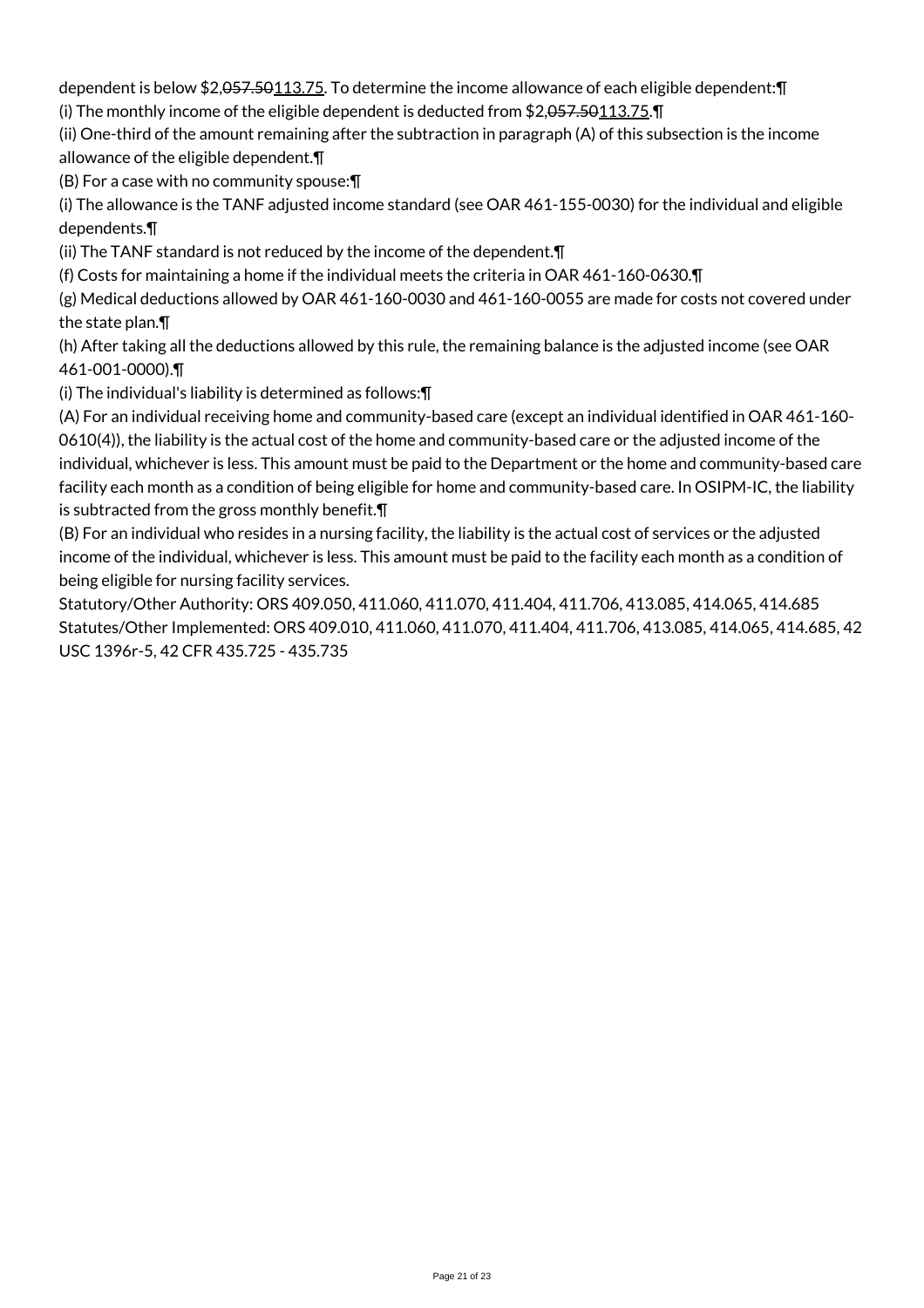#### AMEND: 461-170-0011

#### NOTICE FILED DATE: 07/30/2019

RULE SUMMARY: OAR 461-170-0011 about changes that must be reported is being amended to reflect that ABAWDs residing in time limit areas in the TBA reporting system need to report when their work hours go below 20 hours per week, aligning with current policy. The rule is also being amended to add a reporting requirement for those in SRS reporting who have lottery or gambling winnings equal to or in excess of \$3,500, aligning it with new federal regulations. It is also being amended to indicate that a change in resource needs to be reported for the QMB BAS, QMB SMB, and QMB SMF programs, aligning the reporting requirement for Integrated Eligibility.

CHANGES TO RULE:

# 461-170-0011

# Changes That Must Be Reported ¶

(1) A change in employment status is considered to occur as follows:¶

(a) For a new job, the change occurs the first day of the new job.¶

- (b) For a job separation, the change occurs on the last day of employment.¶
- (2) A change in source of income is considered to occur as follows:¶
- (a) For earned income, the change occurs upon the receipt by the individual of the first paycheck from a new job or the first paycheck reflecting a new rate of pay.¶
- (b) For unearned income, the change occurs the day the individual receives the new or changed payment.¶
- (3) An individual must report, orally or in writing, the following changes:¶
- (a) In the ERDC program, an individual must report the following changes within 10 days of occurrence:¶
- (A) A change in child care provider.¶
- (B) A change in employment status.¶
- (C) A change in mailing address or residence.¶
- (D) A change in membership of the filing group (see OAR 461-110-0350).¶
- (E) A member of the filing group is discharged from the U.S. military and returning from active duty in a military war zone.¶

(F) A change in income above the ERDC income limit as defined in OAR 461-155-0150(5)(b) that is expected to continue.¶

(b) In the SNAP program:¶

(A) An ABAWD residing in one of the SNAP time limit countieareas (see OAR 461-135-0520), who is employed working, paid or unpaid, and assigned to CRS-or, SRS, or TBA must report a change in work hours when work hours arefall below 20 hours per week. This change must be reported within 10 days of occurrence.¶

(B) An individual assigned to CRS must report any of the following changes within 10 days of occurrence:¶

(i) A change in earned income of more than \$100.¶

(ii) A change in unearned income of more than \$50.¶

(iii) A change in source of income.¶

(iv) A change in membership of the filing group (see OAR 461-110-0370) and any resulting change in income.¶

- (v) A change in residence and the shelter costs in the new residence.¶
- (vi) A change in the legal obligation to pay child support.¶

(vii) When the sum of cash on hand, stocks, bond, and money in a bank or savings institution account reaches or exceeds program resource limits.¶

(viii) Acquisition or change in ownership of a non-excluded vehicle.¶

(C) An individual assigned to SRS must report when the tenth day of the month following the month of occurrence when:¶

(i) The monthly income of the filing group exceeds the SNAP countable (see OAR 461-001-0000) income limit  $\leftrightarrow$ the tenth day of the month following the month of occurrence.¶